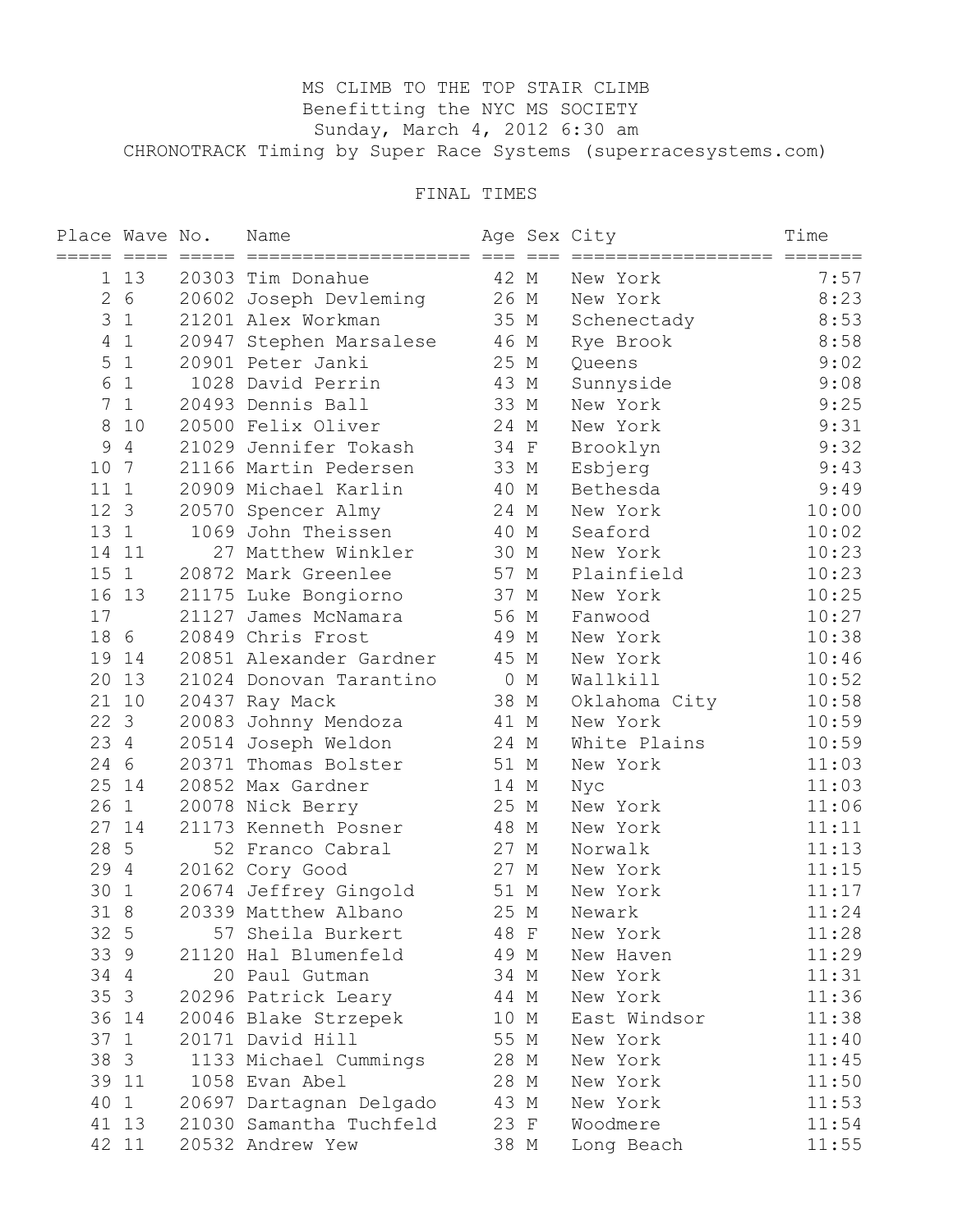| 43   | 14              | 20853 Peter Gardner        | 11 M |   | <b>NYC</b>     | 11:55 |
|------|-----------------|----------------------------|------|---|----------------|-------|
|      | 44 7            | 20422 Cassandra Kohilakis  | 23 F |   | Jersey City    | 11:59 |
|      | 45 13           | 20393 Christophe Dubois    | 46 M |   | New York       | 12:01 |
|      | 46 1            | 20105 Tricia Ohara         | 45 F |   | New York       | 12:02 |
| 47 8 |                 | 1057 Monica Garcia-Torres  | 43 F |   | New York       | 12:03 |
| 48   | 1               | 20805 Scott Chappe         | 53 M |   | Staten Island  | 12:04 |
| 49 5 |                 | 20293 Deron Bennett        | 25 M |   | Arlington      | 12:04 |
| 50 8 |                 | 20257 Ariane Hundt         | 35 F |   | Brooklyn       | 12:09 |
|      | 51 10           | 20262 Kimberly Van Den Heu | 41 F |   | Wilton         | 12:10 |
| 52 5 |                 | 20916 Elizabeth Komar      | 50 F |   | Rumson         | 12:13 |
|      | 53 9            | 20453 Alexandra Ottaway    | 51 F |   | Florence       | 12:13 |
|      | 54 13           | 20455 Kristopher Patterson | 35 M |   | Cliffside Park | 12:14 |
| 55 4 |                 | 8 Stacey Gutman            | 33 F |   | New York       | 12:14 |
| 56 8 |                 | 20058 Tim Hawkings         | 40 M |   | New York       | 12:15 |
| 57   |                 | 20390 Unknown              |      |   |                | 12:16 |
| 58 9 |                 | 20868 Kevin Grassi         | 27 M |   | New Hyde Park  | 12:17 |
| 59 5 |                 | 20117 Matthew Krieg        | 38 M |   | New York       | 12:20 |
| 60 3 |                 | 62 Paul Suarez             | 46 M |   | Brooklyn       | 12:21 |
|      | 61 14           | 21064 Kirtan Smith         | 37 M |   | Nyc            | 12:22 |
|      | 62 13           | 20658 Travis Davis         | 14 M |   | Pine Bush      | 12:22 |
| 63 8 |                 | 20701 Alister Greenwood    | 35 M |   | Dobbs Ferry    | 12:22 |
| 64 3 |                 | 20778 Danny Artiga         | 51 M |   | Brooklyn       | 12:24 |
| 65 9 |                 | 20844 Tom Forrest          | 46 M |   | New York       | 12:24 |
| 66 5 |                 | 20463 Mabel Rodriguez      | 43 F |   | Miami          | 12:25 |
| 67 6 |                 | 20338 Dan Silverman        | 38 M |   | New York       | 12:25 |
| 68 6 |                 | 20202 Darren L Pez         | 32 M |   | Washington     | 12:25 |
| 69 5 |                 | 20823 Mitch Cynamon        | 32 M |   | Brooklyn       | 12:28 |
| 70 8 |                 | 20789 Michael Blackburn    | 47 M |   | Brooklyn       | 12:29 |
|      | 71 11           | 20714 Jonathan Ta          | 35 M |   | New York       | 12:31 |
|      | 72 8            | 1066 Darren Bryk           | 23 M |   | Hollis         | 12:32 |
|      | 73 11           | 20327 Stephanie Peng       | 24 F |   | New York       | 12:36 |
| 74 7 |                 | 20357 Matt McKenna         | 32 M |   | New York       | 12:37 |
| 75 3 |                 | 21152 Tripp Doherty        | 44 M |   | Sea Cliff      | 12:38 |
| 76 3 |                 | 20780 Elan Assouline       | 34 M |   | New York       | 12:39 |
| 77 8 |                 | 20288 Jennifer Blackford   | 28 F |   | New York       | 12:39 |
| 78 8 |                 | 20290 Allie Sklar          | 26 F |   | New York       | 12:40 |
|      | 79 14           | 20331 Elik Hirsch          | 39 M |   | Bellerose      | 12:42 |
| 80   | $7\phantom{.0}$ | 20465 Rachel Rothman       | 23 F |   | New York       | 12:46 |
| 81 7 |                 | 20822 Jim Cusumano         | 47 M |   | Westbury       | 12:46 |
|      | 82 14           | 20900 Richard Jacobson     |      | М | New York       | 12:46 |
| 83 4 |                 | 20217 Eric Bredow          | 27 M |   | Stamford       | 12:51 |
| 84 8 |                 | 20974 Svyatoslav Novikov   | 32 M |   | Brooklyn       | 12:52 |
| 85 5 |                 | 20847 Jim Freeman          | 26 M |   | Nyc            | 12:52 |
|      | 86 3            | 20943 Alexander Mackinger  | 26 M |   | New York       | 12:54 |
| 87 3 |                 | 20779 Robin Arzon          | 30 F |   | New York       | 12:54 |
|      | 88 10           | 1004 Michael Berens        | 32 M |   | New York       | 12:55 |
| 89   | $7\overline{ }$ | 20536 Mary Schwarz         | 30 F |   | Hoboken        | 12:56 |
| 90   | 14              | 20401 Claudia Fuente       | 13 F |   | New York       | 12:57 |
| 91   | 13              | 20379 Richard Cohlan       | 63 M |   | Waccabuc       | 12:57 |
|      | 92 8            | 20598 Abby Maguire         | 25 F |   | New York       | 12:58 |
| 93   | 11              | 20207 Whitney Lesch        | 30 F |   | Hoboken        | 12:58 |
| 94 6 |                 | 20577 Andrew Mittendorf    | 34 M |   | New York       | 12:58 |
|      |                 |                            |      |   |                |       |

| 1              | М                         | NYC            | 11:55 |
|----------------|---------------------------|----------------|-------|
| 3              | $_{\rm F}$                | Jersey City    | 11:59 |
| 6              | М                         | New York       | 12:01 |
| 5              | $\mathbf F$               | New York       | 12:02 |
| 3              | $\mathbf F$               | New York       | 12:03 |
| 3              | М                         | Staten Island  | 12:04 |
| 5              | М                         | Arlington      | 12:04 |
| 5              | $\mathbf F$               | Brooklyn       | 12:09 |
| 1              | $\mathbf F$               | Wilton         | 12:10 |
| 0              | $\mathbf F$               | Rumson         | 12:13 |
| 1              | $\mathbf F$               | Florence       | 12:13 |
| 5              | $\mathbf M$               | Cliffside Park | 12:14 |
| 3              | $\mathbf F$               | New York       | 12:14 |
| 0              | М                         | New York       | 12:15 |
|                |                           |                | 12:16 |
| 7              | М                         | New Hyde Park  | 12:17 |
| 8              | М                         | New York       | 12:20 |
| 6              | М                         | Brooklyn       | 12:21 |
| 7              | $\mathbb M$               | Nyc            | 12:22 |
| 4              | М                         | Pine Bush      | 12:22 |
| 5              | М                         | Dobbs Ferry    | 12:22 |
| $\mathbf 1$    | М                         | Brooklyn       | 12:24 |
| 6              | $\mathbf M$               | New York       | 12:24 |
| 3              | $\mathbf F$               | Miami          | 12:25 |
| 8              | М                         | New York       | 12:25 |
| $\overline{2}$ | М                         | Washington     | 12:25 |
| $\mathbf{Z}$   | М                         | Brooklyn       | 12:28 |
| 7              | $\mathop{\rm M}\nolimits$ | Brooklyn       | 12:29 |
| 5              | $\mathop{\rm M}\nolimits$ | New York       | 12:31 |
| 3              | М                         | Hollis         | 12:32 |
| 4              | $\mathbf F$               | New York       | 12:36 |
| $\mathbf{2}$   | М                         | New York       | 12:37 |
| 4              | М                         | Cliff<br>Sea   | 12:38 |
| 4              | Μ                         | York<br>New    | 12:39 |
| 8              | $\mathbb F$               | New York       | 12:39 |
| 6              | F                         | New York       | 12:40 |
| 9              | Μ                         | Bellerose      | 12:42 |
| 3              | $\mathbb F$               | New York       | 12:46 |
| 7              | М                         | Westbury       | 12:46 |
|                | $\mathop{\rm M}\nolimits$ | New York       | 12:46 |
| 7              | М                         | Stamford       | 12:51 |
| $\overline{c}$ | М                         | Brooklyn       | 12:52 |
| 6              | М                         | Nyc            | 12:52 |
| 6              | Μ                         | New York       | 12:54 |
| 0              | $\mathbf F$               | New York       | 12:54 |
| $\overline{c}$ | М                         | New York       | 12:55 |
| 0              | $\mathbf F$               | Hoboken        | 12:56 |
| 3              | $\boldsymbol{\mathrm{F}}$ | New York       | 12:57 |
| 3              |                           | Waccabuc       | 12:57 |
| 5              | М<br>$_{\rm F}$           | New York       | 12:58 |
| 0              | F                         | Hoboken        | 12:58 |
| 4              | М                         | New York       | 12:58 |
|                |                           |                |       |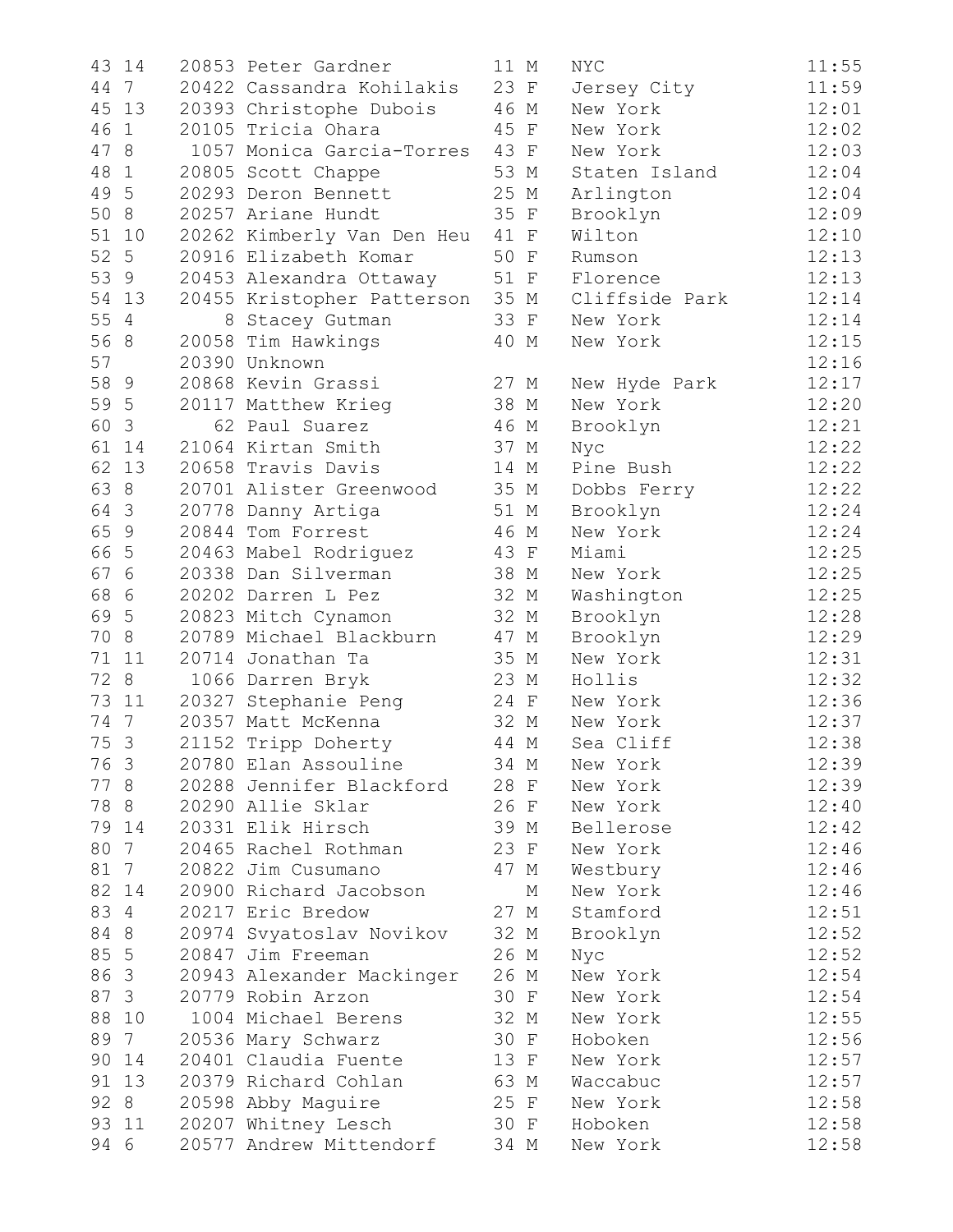| 95     | $\overline{7}$ | 20865 Gregg Gordon        | 40 M | Westbury       | 13:01 |
|--------|----------------|---------------------------|------|----------------|-------|
| 96 6   |                | 21056 Olga Zakharchenko   | 29 F | New York       | 13:02 |
|        | 97 3           | 20326 Frank Mullen        | 45 M | East Patchogue | 13:02 |
|        | 98 12          | 20363 Sarah Attreed       | 22 F | Goshen         | 13:05 |
| 99     | 4              | 20064 Stephanie Jurivich  | 27 F | Brooklyn       | 13:06 |
| 100    | 8              | 1055 Bradley Bryk         | 21 M | Hollis         | 13:08 |
| 101 9  |                | 20520 Katie Scatchard     | 32 F | Brooklyn       | 13:10 |
| 102 7  |                | 20344 Jonathan McCue      | 25 M | Hillside       | 13:11 |
| 103 9  |                | 20886 Sarah Herman        | 52 F | Poughkeepsie   | 13:12 |
|        | 104 12         | 20005 Natasha Thomas      | 31 F | New York       | 13:12 |
| 105    | 10             | 20314 Erin Coggins        | 29 F | New York       | 13:12 |
| 106 14 |                | 20174 Kevin Kessler       | 35 M | New Rochelle   | 13:13 |
| 107 6  |                | 20525 Brian Blackburn     | 31 M | New York       | 13:13 |
| 108    | 7              | 20787 Jennifer Batts      | 36 F | Westbury       | 13:13 |
| 109 6  |                | 21086 Brizan Versteeg     | 32 M | Brooklyn       | 13:14 |
| 110 11 |                | 20862 Andrea Goldstein    | 33 F | Hoboken        | 13:14 |
| 111 9  |                | 20008 Andrew Bauerschmidt | 28 M | Carle Place    | 13:17 |
| 112 14 |                | 20967 Curt Myers          | 46 M | New York       | 13:18 |
| 113 4  |                | 20394 Cate Esposito       | 12 F | Summit         | 13:20 |
| 114 6  |                | 20037 Alex Steinberg      | 24 M | New York       | 13:21 |
| 115 9  |                | 1060 Dawn Brega           | 38 F | Valley Cottage | 13:21 |
| 116 9  |                | 21106 Geoffrey Radbill    | 64 M | New York       | 13:22 |
| 117 3  |                | 21300 John Glauda         | 39 M | Saddle River   | 13:22 |
| 118 11 |                | 20531 Geoffrey Stubbs     | 54 M | Mountain Lakes | 13:24 |
| 119 9  |                | 20904 Trisha Jemal        | 30 F | New York       | 13:25 |
| 120 4  |                | 21013 Sean Simpson        | 39 M | New York       | 13:25 |
| 121 13 |                | 20285 Cynthia Pfeifer     | 40 F | Pine Bush      | 13:27 |
| 122 7  |                | 20784 Julie Bank          | 33 F | Westbury       | 13:27 |
| 123 5  |                | 20018 Todd Seekircher     | 27 M | Garrison       | 13:28 |
| 124 5  |                | 20509 Leonor Shama        | 48 F | Cutler Bay     | 13:29 |
| 125 6  |                | 20482 Anniemarie Tucker   | 49 F | Brooklyn       | 13:30 |
| 126    | - 7            | 21085 Tricia Williams     | 40 F | New York       | 13:31 |
| 127 5  |                | 20554 David Turner        | 41 M | Freehold       | 13:31 |
| 128 10 |                | 20579 Tiffanie Natale     | 37 F | West Nyack     | 13:31 |
| 129 11 |                | 20381 Julia Darden        | 26 F | New York       | 13:32 |
| 130 4  |                | 20294 Kimberly Citarrella | 26 F | West Islip     | 13:32 |
|        | 131 10         | 20691 Kelley Bloomquist   | 30 F | New York       | 13:33 |
| 132 9  |                | 20142 Rebecca Hart        | 36 F | Brooklyn       | 13:34 |
| 133 10 |                | 20685 Darcy Wilson        | 32 F | Hartsdale      | 13:34 |
| 134 11 |                | 20014 Gayle Lewis         | 43 F | New York       | 13:35 |
| 135 7  |                | 20019 Rich Ma             | 37 M | Bronx          | 13:36 |
|        | 136 3          | 21083 Adam Pasquale       | 36 M | West New York  | 13:36 |
|        | 137 12         | 20644 Matthew Robinson    | 41 M | New York       | 13:38 |
|        | 138 14         | 20457 Jeffrey Peltier     | 45 M | New York       | 13:39 |
|        | 139 5          | 20875 Ariella Grinberg    | 24 F | New York       | 13:39 |
| 140 6  |                | 20036 Steven Lim          | 23 M | New York       | 13:39 |
|        | 141 3          | 20460 Ryan Rafalko        | 31 M | Fords          | 13:42 |
|        | 142 3          | 20827 Stephen Dennis      | 27 M | Brooklyn       | 13:43 |
|        | 143 14         | 20454 Isabelle Patalino   | 13 F | Bedford        | 13:43 |
|        | 144 13         | 20240 Ivy Berke           | 53 F | Rye Brook      | 13:44 |
|        | 145 4          | 20635 Danielle Allen      | 31 F | New York       | 13:44 |
|        | 146 5          | 20489 Alice Wong          | 44 F | Miami          | 13:45 |
|        |                |                           |      |                |       |

| C                   | М           | Westbury              | 13:01 |
|---------------------|-------------|-----------------------|-------|
| $\mathfrak z$       | F           | New York              | 13:02 |
| $\bar{5}$           | М           | East Patchogue        | 13:02 |
| 2<br>7              | $\mathbf F$ | Goshen                | 13:05 |
|                     | F           | Brooklyn              | 13:06 |
| $\mathbf 1$         | М           | Hollis                | 13:08 |
|                     | $\mathbf F$ | Brooklyn              | 13:10 |
| $\frac{2}{5}$       | М           | Hillside              | 13:11 |
|                     | $\mathbf F$ | Poughkeepsie          | 13:12 |
| $\frac{2}{1}$       | $\mathbf F$ | New York              | 13:12 |
| 9                   | $\mathbf F$ | New York              | 13:12 |
| 5                   | М           | New Rochelle          | 13:13 |
| $\mathbf 1$         | М           | New York              | 13:13 |
| 6                   | $\mathbf F$ | Westbury              | 13:13 |
|                     | $\mathbb M$ | Brooklyn              | 13:14 |
| $\frac{2}{3}$       | $\mathbf F$ | Hoboken               | 13:14 |
| $\mathsf{B}$        | М           | Carle Place           | 13:17 |
| 6                   | М           | New York              | 13:18 |
| $\overline{c}$      | $\mathbf F$ | Summit                | 13:20 |
| 4                   | М           | New York              | 13:21 |
| 3                   | F           | Valley Cottage        | 13:21 |
| 4                   | $\mathbb M$ | New York              | 13:22 |
| 9                   | М           | Saddle River          | 13:22 |
| 4                   | М           | Mountain Lakes        | 13:24 |
| C                   | $\mathbf F$ | New York              | 13:25 |
| 9                   | М           | New York              | 13:25 |
| C                   | $\mathbf F$ | Pine Bush             | 13:27 |
| 3                   | F           | Westbury              | 13:27 |
| $\overline{7}$      | М           | Garrison              | 13:28 |
| $\mathsf{B}$        | $\rm F$     | Cutler Bay            | 13:29 |
| $\mathfrak z$       | $\mathbf F$ | Brooklyn              | 13:30 |
| C                   | $\mathbf F$ | New York              | 13:31 |
| $\overline{1}$      | Μ           | Freehold              | 13:31 |
| 7                   |             | West Nyack            | 13:31 |
| 6                   | F<br>F      | New York              | 13:32 |
| б                   | F           | West Islip            | 13:32 |
| J                   | F           | New York              | 13:33 |
| 6                   |             |                       | 13:34 |
|                     | F           | Brooklyn<br>Hartsdale | 13:34 |
| $\overline{c}$<br>3 | F           | New York              | 13:35 |
| $\overline{1}$      | F           |                       | 13:36 |
|                     | М           | Bronx                 | 13:36 |
| 6                   | М           | West New York         | 13:38 |
| $\mathbf 1$         | М           | New York              |       |
| $\bar{5}$           | М           | New York              | 13:39 |
| 4                   | $\mathbf F$ | New York              | 13:39 |
| 3                   | М           | New York              | 13:39 |
| $\mathbf 1$         | М           | Fords                 | 13:42 |
| 7                   | М           | Brooklyn              | 13:43 |
| 3                   | F           | Bedford               | 13:43 |
| 3                   | F           | Rye Brook             | 13:44 |
| $\mathbf 1$         | $\mathbf F$ | New York              | 13:44 |
| 4                   | F           | Miami                 | 13:45 |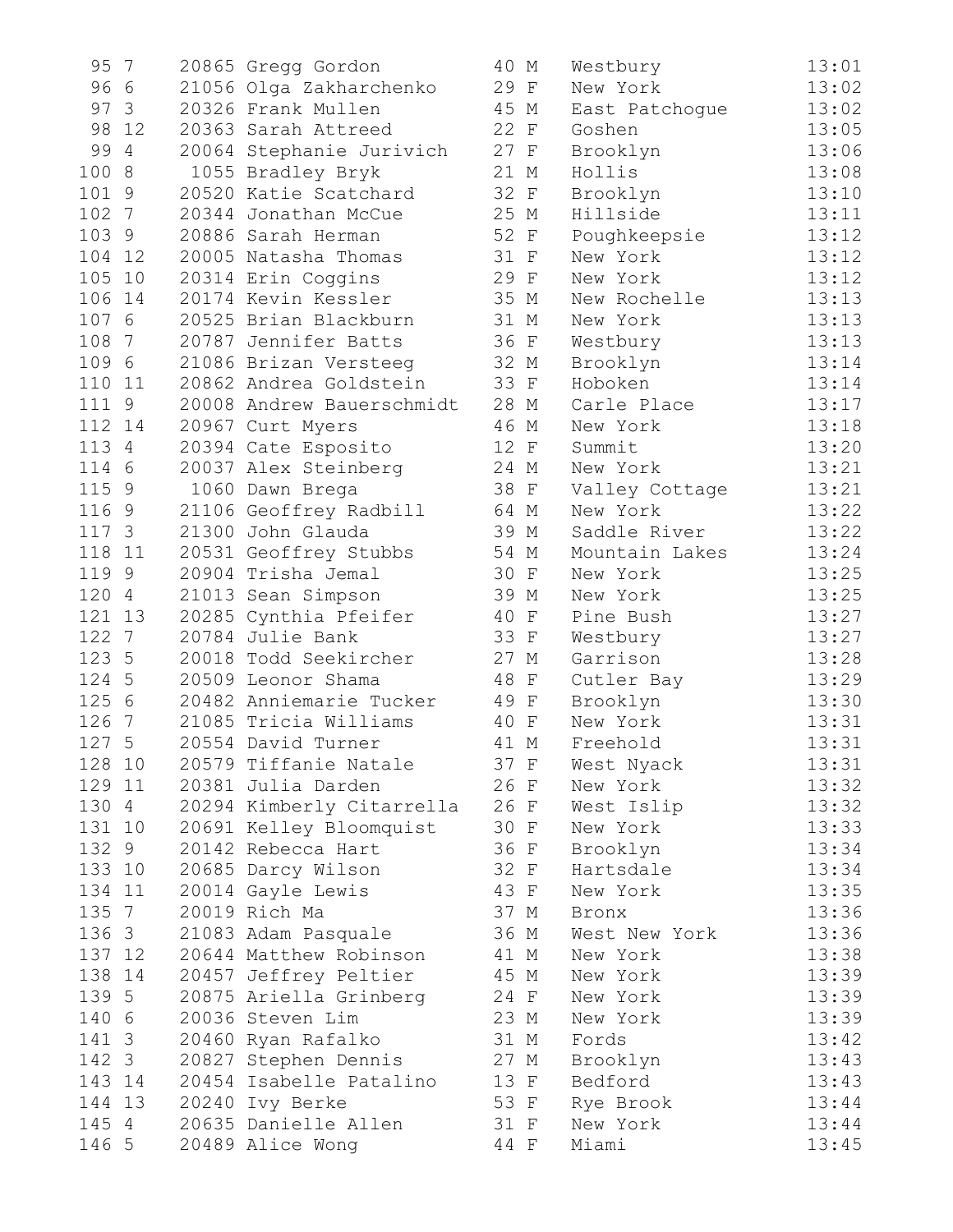| 147 7                  | 20608 Elle Maxwell         | 28 F | New York       | 13:45 |
|------------------------|----------------------------|------|----------------|-------|
| 148<br>- 7             | 20494 Vince Nguyen         | 33 M | New York       | 13:46 |
| 149 6                  | 21123 Dustin Monahan       | 30 M | New York       | 13:46 |
| 150 6                  | 20358 Brian Swilling       | 32 M | New York       | 13:47 |
| 151 7                  | 20140 Keith Strohmeier     | 42 M | Mountainside   | 13:47 |
| 152 5                  | 20225 Susie Parham         | 50 F | Miami          | 13:47 |
| 153 8                  | 20845 Solomon Frager       | 23 M | Forest Hills   | 13:47 |
| 154 5                  | 20790 Tom Bluni            | 40 M | New York       | 13:48 |
| 155<br>$7\phantom{.0}$ | 20074 Kristin Rapiejko     | 27 F | New York       | 13:48 |
| 156 6                  | 21156 Donald Hinrichs      | 46 M | New York       | 13:48 |
| 157 11                 | 20351 Katelyn Wyszynski    | 26 F | New York       | 13:50 |
| 158 11                 | 21299 Jack Spross          | 34 M | New York       | 13:51 |
| 159 6                  | 20667 Arvind Gopal         | 31 M | New York       | 13:52 |
| 160 5                  | 20447 Joanne Minichetti    | 55 F | Saddle River   | 13:53 |
| 161 12                 | 21104 Jeremy Neuberg       | 24 M | Irvington      | 13:54 |
| 162 8                  | 1062 Lainie Goldstein      | 40 F | Grandview      | 13:54 |
| 163<br>7               | 20519 Elizabeth Mayer      | 30 F | New York       | 13:55 |
| 164 4                  | 1011 Gerry O'Beirne        | 54 M | Pelham         | 13:55 |
| 165 5                  | 20717 Britt Zelkowitz      | 37 F | New York       | 13:57 |
| 166<br>$7\overline{ }$ | 20506 Benjamin Larson      | 24 M | Brooklyn       | 13:57 |
| 167<br>11              | 20846 Etan Fraiman         | 28 M | Brooklyn       | 13:58 |
| 168<br>9               | 20859 Martin Glenn         | 65 M | New Rochelle   | 14:02 |
| 169 10                 | 20248 Stephen Apy          | 29 M | Norwalk        | 14:02 |
| 170 9                  | 20745 Mark Pasquariello    | 42 M | New Providence | 14:04 |
| 171 7                  | 20431 Angela Labrozzi      | 28 F | New York       | 14:05 |
| 172 5                  | 20341 Elizabeth Conway     | 20 F | New York       | 14:05 |
| 173 8                  | 1044 John Luisi            | 32 M | Brooklyn       | 14:05 |
| 174 5                  | 1038 Benno Batali          | 15 M | New York       | 14:06 |
| 175 9                  | 21044 Elizabeth Wojciechow | 35 F | Wallkill       | 14:06 |
| 176 11                 | 20261 Daniel Ruzow         | 24 M | Hoboken        | 14:06 |
| 13<br>177              | 53 Joe Rich                | 44 M | Lynbrook       | 14:07 |
| 178<br>12              | 20450 Daniel Navarro       | 34 M | Brooklyn       | 14:07 |
| 179 11                 | 20077 Lauren Sauer         | 27 F | New York       | 14:08 |
| 180 6                  | 20141 David Blatt          | 50 M | Sea Cliff      | 14:11 |
| 181 3                  | 20526 Gareth Glaser        | 23 M | New York       | 14:11 |
| 182 3                  | 20138 Megan Freund         | 32 F | Brooklyn       | 14:11 |
| 183 9                  | 20291 Katarzyna Lewandowsk | 26 F | Maspeth        | 14:11 |
| 184 4                  | 20056 Frederick Schuepfer  | 51 M | Harriman       | 14:12 |
| 185 10                 | 20566 Stacey Grant         | 37 F | Brooklyn       | 14:14 |
| 186 3                  | 20295 Rebecca Cohen        | 23 F | Brooklyn       | 14:15 |
| 187 6                  | 21118 Sarah Dade           | 30 F | Union City     | 14:16 |
| 188 10                 | 20530 Eric Liquori         | 29 M | Hoboken        | 14:17 |
| 189 14                 | 20442 Jon May              | 45 M | New York       | 14:18 |
| 190 9                  | 20915 Louise Kim           | 43 F | New York       | 14:18 |
| 191 8                  | 20035 Tom Hernandez        | 30 M | New York       | 14:19 |
| 192 6                  | 20406 Jason Goldstein      | 34 M | New York       | 14:19 |
| 193 7                  | 20752 Peter Tonna          | 30 M | Westbury       | 14:20 |
| 194 9                  | 1027 Hayden Forrester      | 31 M | New York       | 14:20 |
| 195 11                 | 20580 Kohei Omori          | 35 M | New York       | 14:21 |
| 196 3                  | 20563 Michele McKirdy      | 32 F | New York       | 14:21 |
| 197 13                 | 20273 Gina Evans           | 37 F | Stewartsville  | 14:21 |
| 198 14                 | 20504 Elizabeth Hirsch     | 41 F | Bellerose      | 14:22 |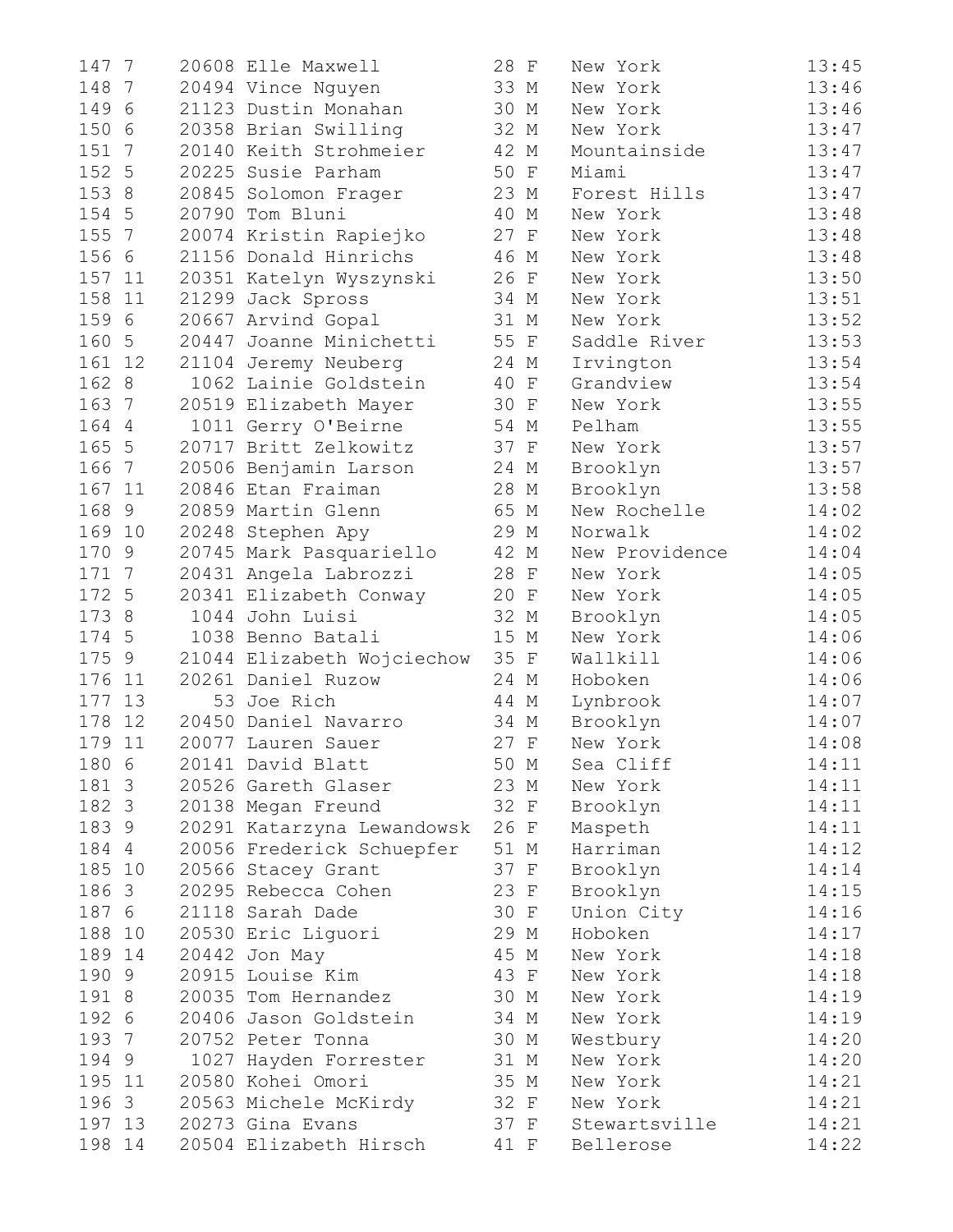| 199 6     | 20592 Kyle Peterson       | 14 M | Mohegan Lake     | 14:22 |
|-----------|---------------------------|------|------------------|-------|
| 200 13    | 66 Howard Miller          | 54 M | Secaucus         | 14:22 |
| 201 14    | 4000 Benjamin Dreano      | 10 M | New York         | 14:23 |
| 202 8     | 20076 Ingrid Adelsberger  | 31 F | New York         | 14:26 |
| 203 10    | 1045 Evelyn Webster       | 42 F | New York         | 14:28 |
| 204<br>12 | 20052 Brian Szilagyi      | 24 M | New York         | 14:29 |
| 205 3     | 20637 Steve Dean          | 47 M | New York         | 14:29 |
| 206 8     | 20242 Eileen McGoldrick   | 45 F | Blauvelt         | 14:29 |
| 207 11    | 20277 Katherine Langner   | 29 F | New York         | 14:29 |
| 208 5     | 20565 Donald Gilbert      | 35 M | New York         | 14:30 |
| 209 11    | 1046 Marc Yannaco         | 34 M | New York         | 14:30 |
| 210       | 21154 David Diemer        | 42 M | New York         | 14:31 |
| 211 13    | 20222 Elise Bonichon      | 16 F | New York         | 14:31 |
| 212 3     | 21107 Katie Schweitzer    | 27 F | New York         | 14:32 |
| 213       | 20420 Unknown             |      |                  | 14:33 |
| 214 5     | 20848 Guy Freemantle      | 28 M | New York         | 14:35 |
| 215 6     | 20523 Timothy Peterson    | 46 M | Mohegan Lake     | 14:35 |
| 216 8     | 20051 Angelica McQuade    | 46 F | Orangeburg       | 14:35 |
| 217 6     | 20729 Glenn Saunders      | 50 M | North Plainfield | 14:36 |
| 218 3     | 21109 Doug Vossen         | 29 M | North Bergen     | 14:36 |
| 219 6     | 35 Gregory Ho             | 59 M | New York         | 14:37 |
| 220 13    | 20436 Shari Lonczak       | 41 F | Liverpool        | 14:38 |
| 221 13    | 20732 Marybeth Woolsey    | 47 F | Napanoch         | 14:38 |
| 222 5     | 20837 Joe Falkenstern     | 24 M | Northvale        | 14:39 |
| 223 8     | 20080 Niamh Kiernan       | 45 F | Blauvelt         | 14:39 |
| 224 3     | 21035 Rico Viray          | 54 M | New York         | 14:41 |
| 225 6     | 12 Deirdre Mammano        | 31 F | Old Tappan       | 14:41 |
| 226 12    | 20356 Tom Ippolito        | 47 M | Weehawken        | 14:42 |
| 227 11    | 21009 Cleon Scotland      | 43 M | Hamilton         | 14:42 |
| 228 8     | 20313 Sylvie Beral        | 47 F | New York         | 14:43 |
| 229 4     | 20464 Jessica Rosenberg   | 30 F | New York         | 14:44 |
| 230<br>11 | 20979 Paul O'Looney       | 39 M | Nanuet           | 14:45 |
| 231 7     | 20559 William Young       | 30 M | Brooklyn         | 14:46 |
| 232 6     | 20031 Molly Freeman       | 24 F | New York         | 14:46 |
| 233 6     | 20094 Christina Rasch     | 30 F | New York         | 14:47 |
| 234 8     | 20280 Rolanda Morgan      | 61 F | Piermont         | 14:48 |
| 235 9     | 20230 Lisa Chin           | 46 F | Brooklyn         | 14:50 |
| 236 8     | 1054 Andrew Bryk          | 19 M | Hollis           | 14:50 |
| 237 8     | 20633 Matthew Schmohl     | 23 M | Stony Brook      | 14:51 |
| 238 3     | 20098 Anne Maldonado      | 30 F | Brooklyn         | 14:51 |
| 239 11    | 21087 Allison Fish        | 33 F | New York         | 14:51 |
| 240 8     | 20810 Ronny Cohen         | 28 M | New York         | 14:54 |
| 241 6     | 20632 Vas Kypreos         | 29 F | Glendora         | 14:55 |
| 242 11    | 20403 Naomi Geller        | 27 F | Brooklyn         | 14:56 |
| 243 4     | 20560 Elizabeth Chevalier | 50 F | Brattleboro      | 14:57 |
| 244 11    | 21048 James Worsham       | 30 M | New York         | 14:59 |
| 245 14    | 20968 Drew Myers          | 12 M | New York         | 14:59 |
| 246 14    | 20127 Marianne Veehoff    | 41 F | New York         | 15:02 |
| 247 3     | 1002 Kimberly Eisler      | 23 F | New York         | 15:02 |
| 248 6     | 20211 Tami Luhby          | 41 F | Bronx            | 15:02 |
| 249 3     | 20210 Allison Schneider   | 30 F | New York         | 15:02 |
| 250 3     | 21031 Ted Vaccarella      | 36 M | East Rockaway    | 15:03 |

| 14   | М                         | Mohegan Lake         | 14:22          |
|------|---------------------------|----------------------|----------------|
| 54   | М                         | Secaucus             | 14:22          |
| 10   | М                         | New York             | 14:23          |
| 31   | $\mathbf F$               | New York             | 14:26          |
| 42   | $\mathbf F$               | New York             | 14:28          |
| 24   | М                         | New York             | 14:29          |
| 47   | М                         | New York             | 14:29          |
| 45   | $\rm F$                   | Blauvelt             | 14:29          |
| 29   | $\boldsymbol{\mathrm{F}}$ | New York             | 14:29          |
| 35 M |                           | New York             | 14:30          |
| 34   | М                         | New York             | 14:30          |
| 42   | М                         | New York             | 14:31          |
| 16   | $\mathbf F$               | New York             | 14:31          |
| 27   | $\rm F$                   | New York             | 14:32          |
|      |                           |                      | 14:33          |
| 28 M |                           | New York             | 14:35          |
| 46   | М                         | Mohegan Lake         | 14:35          |
| 46   | $\mathbf F$               | Orangeburg           | 14:35          |
| 50   | М                         | North Plainfield     | 14:36          |
| 29   | М                         | North Bergen         | 14:36          |
| 59   | М                         | New York             | 14:37          |
| 41   | $\mathbf F$               | Liverpool            | 14:38          |
| 47   | $\mathbf{F}$              | Napanoch             | 14:38          |
| 24   | М                         | Northvale            | 14:39          |
| 45   | $\mathbf F$               | Blauvelt             | 14:39          |
| 54   | М                         | New York             | 14:41          |
| 31   | $\mathbf F$               | Old Tappan           | 14:41          |
| 47   | М                         | Weehawken            | 14:42          |
| 43   | М                         | Hamilton             | 14:42          |
| 47   | $\mathbf F$               | New York             | 14:43          |
| 30   | $\mathbb{F}$              | New York             | 14:44          |
| 39   | М                         | Nanuet               | 14:45          |
| 30   | $\mathop{\rm M}\nolimits$ | Brooklyn             | 14:46          |
| 24   |                           |                      | 14:46          |
| 30   | F<br>$_{\rm F}$           | New York<br>New York | 14:47          |
| 61   | $\mathbf{F}$              |                      | 14:48          |
| 46   |                           | Piermont<br>Brooklyn | 14:50          |
|      | $\mathbf{F}$              |                      | 14:50          |
| 19   | М                         | Hollis               |                |
| 23   | М                         | Stony Brook          | 14:51<br>14:51 |
| 30   | $\rm F$                   | Brooklyn             |                |
| 33   | F                         | New York             | 14:51<br>14:54 |
| 28   | $\mathop{\rm M}\nolimits$ | New York             |                |
| 29   | $\boldsymbol{\mathrm{F}}$ | Glendora             | 14:55          |
| 27   | $\mathbf{F}$              | Brooklyn             | 14:56          |
| 50   | F                         | Brattleboro          | 14:57          |
| 30   | М                         | New York             | 14:59          |
| 12   | М                         | New York             | 14:59          |
| 41   | F                         | New York             | 15:02          |
| 23   | $\mathbf F$               | New York             | 15:02          |
| 41 F |                           | Bronx                | 15:02          |
| 30   | $\mathbf{F}$              | New York             | 15:02          |
| 36   | М                         | East Rockaway        | 15:03          |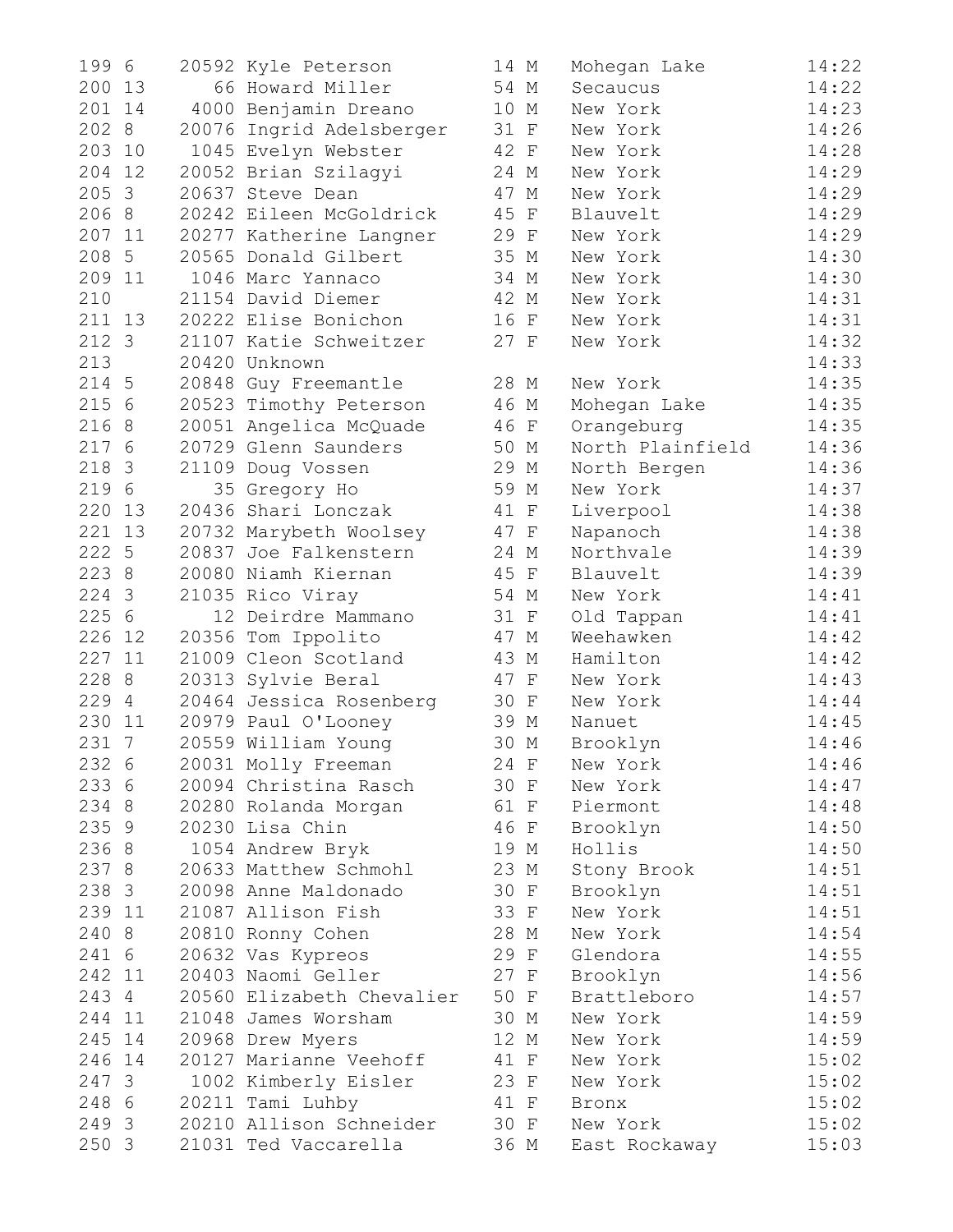| 251 5  |        | 20276 Julie Kaplan       | 25 F | Oyster Bay    | 15:03 |
|--------|--------|--------------------------|------|---------------|-------|
| 252 14 |        | 20418 Andrew Jacobs      | 46 M | New York      | 15:04 |
|        | 253 9  | 20459 Marc Pritsky       | 43 M | Nyack         | 15:04 |
|        | 254 6  | 20079 Christina Lee      | 23 F | New York      | 15:04 |
|        | 255 3  | 20237 Lynn Hudes         | 30 F | Great Neck    | 15:05 |
| 256    |        | 1131 Unknown             |      |               | 15:07 |
| 257 12 |        | 21019 Ilsa Svoboda       | 48 F | Suffern       | 15:09 |
|        | 258 11 | 20301 Karen Monroe       | 50 F | Brooklyn      | 15:09 |
|        | 259 11 | 20814 John Connelly      | 29 M | Staten Island | 15:10 |
| 260 6  |        | 20039 Courtney Parsons   | 24 F | New York      | 15:10 |
| 261 1  |        | 20318 Shannon Nasser     | 37 F | Brewster      | 15:10 |
|        | 262 4  | 20930 Kai Leong          | 47 M | Brooklyn      | 15:11 |
| 263 12 |        | 20679 Karen Lynch        | 46 F | Suffern       | 15:12 |
|        | 264 5  | 21098 Padraic McPartland | 36 M | New York      | 15:12 |
|        | 265 6  | 20757 Pawan Pangty       | 30 M | New York      | 15:13 |
|        | 266 5  | 1065 Todd Tohid          | 34 M | Brooklyn      | 15:15 |
| 267 14 |        | 20375 Lisa Carroll       | 50 F | New YOrk City | 15:17 |
|        | 268 7  | 20550 Stephanie Torbik   | 34 F | New York      | 15:18 |
| 269 11 |        | 20581 David Pearson      | 32 M | Dumont        | 15:19 |
|        | 270 4  | 20309 Hideaki Watanabe   | 30 M | White Plains  | 15:20 |
| 271 9  |        | 21090 Carlos Gil         | 63 M | Jamaica       | 15:22 |
| 272 14 |        | 20253 Bhakti Mirchandani | 33 F | New York      | 15:22 |
| 273 14 |        | 20969 Evan Myers         | 10 M | New York      | 15:23 |
| 274 11 |        | 20187 Penny Young        | 54 F | Stanhope      | 15:23 |
| 275 13 |        | 21017 Bob Stary          | 47 M | Weehawken     | 15:23 |
|        | 276 4  | 20477 Diana Taussig      | 56 F | Hudson        | 15:24 |
|        | 277 12 | 21040 Tracy Wetter       | 36 F | New Haven     | 15:25 |
| 278 4  |        | 20543 Griff Thomas       | 42 M | Brooklyn      | 15:26 |
| 279 7  |        | 20330 Keith Wagner       | 45 M | Manorville    | 15:27 |
| 280    |        | 20456 Unknown            |      |               | 15:28 |
|        | 281 14 | 20071 Ethan Kessler      | 7 M  | New Rochelle  | 15:28 |
|        | 282 4  | 20468 Nina Sherwood      | 28 F | Stamford      | 15:28 |
| 283 12 |        | 20085 Benay Irwin        | 50 F | Towaco        | 15:28 |
| 284 4  |        | 20441 Ryan Matherne      | 24 M | Stamford      | 15:29 |
| 285 11 |        | 20575 Thomas Howell      | 29 M | Douglaston    | 15:30 |
| 286 13 |        | 20131 Dan Mogolesko      | 35 M | Englishtown   | 15:31 |
| 287 2  |        | 20107 Anthony Varvaro    | 45 M | Selden        | 15:32 |
| 288 7  |        | 21167 Shannon Bengston   | 30 F | New York      | 15:33 |
| 289 3  |        | 21113 Tommy O'Halloran   | 40 M | Pelham        | 15:33 |
| 290 14 |        | 20368 Andrew Blauner     | 41 M | New York      | 15:34 |
| 291 13 |        | 20811 Douglas Coleman    | 41 M | New York      | 15:34 |
| 292 13 |        | 21171 Paul Mogolesko     | 65 M | Wayne         | 15:35 |
| 293 7  |        | 20070 Christina Olive    | 31 F | Stamford      | 15:36 |
| 294 12 |        | 20203 Nelson Colon       | 57 M | Pine Brook    | 15:36 |
| 295 1  |        | 20407 Arthur Gonzalez    | 65 M | Brooklyn      | 15:37 |
| 296 7  |        | 20184 Elizabeth Powers   | 34 F | Pine Bush     | 15:39 |
| 297 12 |        | 1125 Dawn Cherry         | 33 F | New York      | 15:39 |
| 298 9  |        | 20923 Steven Lanier      | 28 M | Stony Brook   | 15:40 |
| 299 6  |        | 20646 Julie Steinberg    | 22 F | New York      |       |
| 300 2  |        | 20068 David Chan         | 51 M | Holbrook      | 15:40 |
| 301 13 |        |                          |      |               | 15:42 |
|        |        | 20924 Benjamin Lanzet    | 29 M | New York      | 15:42 |
| 302 6  |        | 1035 Nadine Kornreich    | 30 F | New York      | 15:42 |

| 251 5  |        | 20276 Julie Kaplan       | 25 F | Oyster Bay    | 15:03 |
|--------|--------|--------------------------|------|---------------|-------|
|        | 252 14 | 20418 Andrew Jacobs      | 46 M | New York      | 15:04 |
|        | 253 9  | 20459 Marc Pritsky       | 43 M | Nyack         | 15:04 |
|        | 254 6  | 20079 Christina Lee      | 23 F | New York      | 15:04 |
| 255 3  |        | 20237 Lynn Hudes         | 30 F | Great Neck    | 15:05 |
| 256    |        | 1131 Unknown             |      |               | 15:07 |
|        | 257 12 | 21019 Ilsa Svoboda       | 48 F | Suffern       | 15:09 |
|        | 258 11 | 20301 Karen Monroe       | 50 F | Brooklyn      | 15:09 |
| 259 11 |        | 20814 John Connelly      | 29 M | Staten Island | 15:10 |
| 260 6  |        | 20039 Courtney Parsons   | 24 F | New York      | 15:10 |
|        | 261 1  | 20318 Shannon Nasser     | 37 F | Brewster      | 15:10 |
|        | 262 4  | 20930 Kai Leong          | 47 M | Brooklyn      | 15:11 |
| 263 12 |        | 20679 Karen Lynch        | 46 F | Suffern       | 15:12 |
|        | 264 5  | 21098 Padraic McPartland | 36 M | New York      | 15:12 |
| 265 6  |        | 20757 Pawan Pangty       | 30 M | New York      | 15:13 |
| 266 5  |        | 1065 Todd Tohid          | 34 M | Brooklyn      | 15:15 |
|        | 267 14 | 20375 Lisa Carroll       | 50 F | New YOrk City | 15:17 |
|        | 268 7  | 20550 Stephanie Torbik   | 34 F | New York      | 15:18 |
| 269 11 |        | 20581 David Pearson      | 32 M | Dumont        | 15:19 |
|        | 270 4  | 20309 Hideaki Watanabe   | 30 M | White Plains  | 15:20 |
|        | 271 9  | 21090 Carlos Gil         | 63 M | Jamaica       | 15:22 |
|        | 272 14 | 20253 Bhakti Mirchandani | 33 F | New York      | 15:22 |
|        | 273 14 | 20969 Evan Myers         | 10 M | New York      | 15:23 |
|        | 274 11 | 20187 Penny Young        | 54 F | Stanhope      | 15:23 |
|        | 275 13 | 21017 Bob Stary          | 47 M | Weehawken     | 15:23 |
|        | 276 4  | 20477 Diana Taussig      | 56 F | Hudson        | 15:24 |
| 277 12 |        | 21040 Tracy Wetter       | 36 F | New Haven     | 15:25 |
|        | 278 4  | 20543 Griff Thomas       | 42 M | Brooklyn      | 15:26 |
| 279 7  |        | 20330 Keith Wagner       | 45 M | Manorville    | 15:27 |
| 280    |        | 20456 Unknown            |      |               | 15:28 |
|        | 281 14 | 20071 Ethan Kessler      | 7 M  | New Rochelle  | 15:28 |
|        | 282 4  | 20468 Nina Sherwood      | 28 F | Stamford      | 15:28 |
| 283 12 |        | 20085 Benay Irwin        | 50 F | Towaco        | 15:28 |
| 2844   |        | 20441 Ryan Matherne      | 24 M | Stamford      | 15:29 |
| 285 11 |        | 20575 Thomas Howell      | 29 M | Douglaston    | 15:30 |
| 286 13 |        | 20131 Dan Mogolesko      | 35 M | Englishtown   | 15:31 |
| 287 2  |        | 20107 Anthony Varvaro    | 45 M | Selden        | 15:32 |
| 288 7  |        | 21167 Shannon Bengston   | 30 F | New York      | 15:33 |
| 289 3  |        | 21113 Tommy O'Halloran   | 40 M | Pelham        | 15:33 |
| 290 14 |        | 20368 Andrew Blauner     | 41 M | New York      | 15:34 |
| 291 13 |        | 20811 Douglas Coleman    | 41 M | New York      | 15:34 |
| 292 13 |        | 21171 Paul Mogolesko     | 65 M | Wayne         | 15:35 |
| 293 7  |        | 20070 Christina Olive    | 31 F | Stamford      | 15:36 |
| 294 12 |        | 20203 Nelson Colon       | 57 M | Pine Brook    | 15:36 |
| 295 1  |        | 20407 Arthur Gonzalez    | 65 M | Brooklyn      | 15:37 |
| 296 7  |        | 20184 Elizabeth Powers   | 34 F | Pine Bush     | 15:39 |
| 297 12 |        | 1125 Dawn Cherry         | 33 F | New York      | 15:39 |
| 298 9  |        | 20923 Steven Lanier      | 28 M | Stony Brook   | 15:40 |
| 299 6  |        | 20646 Julie Steinberg    | 22 F | New York      | 15:40 |
| 300 2  |        | 20068 David Chan         | 51 M | Holbrook      | 15:42 |
|        | 301 13 | 20924 Benjamin Lanzet    | 29 M | New York      | 15:42 |
| 302 6  |        | 1035 Nadine Kornreich    | 30 F | New York      | 15:42 |
|        |        |                          |      |               |       |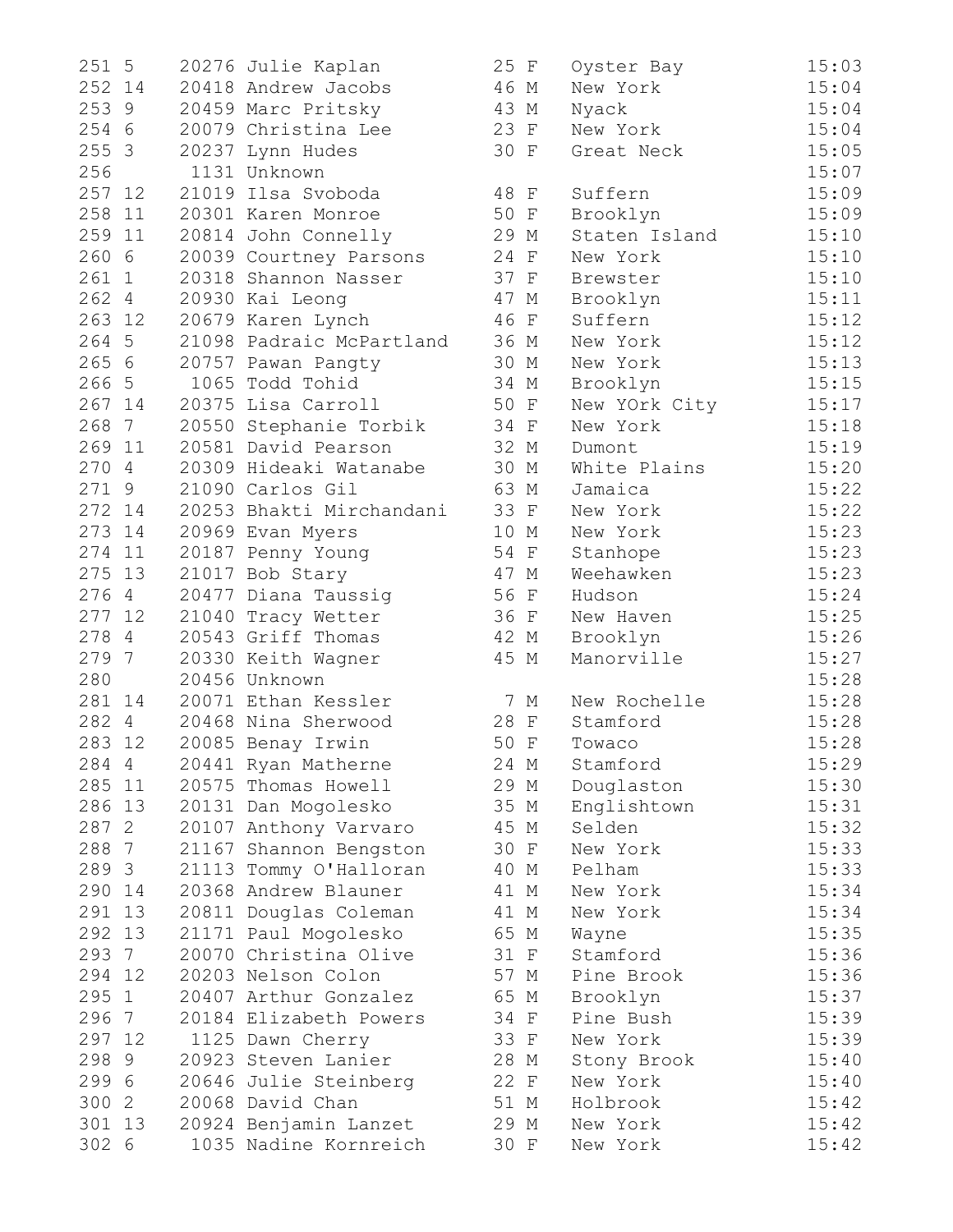| 303 7                  | 20744 Craig Orsi           | 23 M | Millis           | 15:43 |
|------------------------|----------------------------|------|------------------|-------|
| 304 4                  | 20772 Matthew Stone        | 26 M | New York         | 15:44 |
| 305 3                  | 20614 Yu Yamaguchi         | 30 M | New York         | 15:45 |
| 306 4                  | 20220 Sara Lieberman       | 33 F | New York         | 15:46 |
| 307 11                 | 20781 Stephanie Austin     | 26 F | Baltimore        | 15:46 |
| 308 6                  | 20458 Cynthia Perez        | 30 F | Brooklyn         | 15:47 |
| 309 4                  | 20476 Abigail Taussig      | 22 F | Hudson           | 15:48 |
| 310 6                  | 20428 Niko Krommydas       | 27 M | Selden           | 15:50 |
| 311 13                 | 20595 Florence Degouge     | 55 F | Brooklyn         | 15:50 |
| 312 9                  | 20424 William Kelly        | 28 M | New York         | 15:52 |
| 313 11                 | 21057 Nancy Zimiles        | 41 F | Northport        | 15:52 |
| 314 11                 | 20099 Hilary Austin        | 26 F | Brooklyn         | 15:52 |
| 315 9                  | 21102 David Mielke         | 49 M | Cos Cob          | 15:53 |
| 316 6                  | 43 Iliana Carmona          | 32 F | Norwalk          | 15:53 |
| 317 4                  | 20152 Ali Morse            | 41 F | Nyc              | 15:54 |
| 318 13                 | 20439 James Marino         | 55 M | Croton On Hudson | 15:54 |
| 319 14                 | 20404 Matthew Glennon      | 11 M | Bedford Hills    | 15:54 |
| 320 5                  | 20503 Edward Dipaolo       | 49 M | Palatine         | 15:54 |
| 321 7                  | 20289 Elena Mandell        | 31 F | New York         | 15:55 |
| 322 3                  | 20571 Chris Aurner         | 32 M | New York         | 15:57 |
| 323 6                  | 1026 Stephen Verrone       | 35 M | Boonton          | 15:57 |
| 324 4                  | 20235 Lauraine Di Leonardo | 26 F | Fresh Meadows    | 15:57 |
| 325 3                  | 20480 Jerlyn Thomas        | 27 F | Brooklyn         | 15:59 |
| 326 8                  | 20284 Rory Mullen          | 26 F | New York         | 15:59 |
| 327 6                  | 20490 Edlyn Yuen           | 25 F | New York         | 15:59 |
| 328 5                  | 20629 Micah Hales-Knos     | 30 F | New York         | 16:00 |
| 329 5                  | 20405 George Glum          | 47 M | New City         | 16:03 |
| 330 8                  | 20054 Ej Samson            | 30 M | Baldwin          | 16:05 |
| 331<br>$7\phantom{.0}$ | 20126 Steve Mandell        | 30 M | New York         | 16:06 |
| 332 13                 | 20307 Anne Santos          | 49 F | New York         | 16:07 |
| 333 3                  | 20557 James Williams       | 45 M | Yonkers          | 16:07 |
| 334 9                  | 1070 Michael Finer         | 27 M | Brooklyn         | 16:08 |
| 335 11                 | 20669 Tara Hayes           | 26 F | Astoria          | 16:09 |
| 336 5                  | 20607 Tom Heebner          | 58 M | Summit           | 16:09 |
| 337 3                  | 20316 Robert Maldonado     | 43 M | Brooklyn         | 16:10 |
| 338 10                 | 20072 Colleen Grimm        | 40 F | New York         | 16:10 |
| 339 9                  | 20698 Meredith Dundin      | 29 F | New York         | 16:11 |
| 340 5                  | 21124 John Paglia          | 42 M | South Plainfield | 16:12 |
| 341 9                  | 20324 Patrick Charles      | 44 M | Pearl River      | 16:12 |
| 342 10                 | 20412 Andrea Heidbreder    | 38 F | New York         | 16:14 |
| 343 5                  | 20311 Kelly Burke          | 24 F | Islip            | 16:17 |
| 344 12                 | 20972 Roseann Neuberg      | 53 F | Irvington        | 16:18 |
| 345 12                 | 1025 Lauren Decostole      | 32 F | New York         | 16:20 |
| 346 12                 | 20049 Jennifer Delorenzi   | 38 F | Roseland         | 16:20 |
| 347 11                 | 20310 Anna Marie Purisima  | 33 F | Union City       | 16:20 |
| 348 10                 | 20496 James Finklea        | 30 M | Stamford         | 16:20 |
| 349 11                 | 20320 Hope Wright          | 24 F | Astoria          | 16:20 |
| 350 11                 | 21075 Kristyna Kane        | 32 F | Hoboken          | 16:21 |
| 351 11                 | 20245 Zachary Winkler      | 27 M | New York         | 16:21 |
| 352 8                  | 20864 Gwendolyn Goodwin    | 61 F | Woodside         | 16:21 |
| 353 7                  | 20033 Lisa Jacobson        | 34 F | Forest Hills     | 16:21 |
| 354 6                  | 20128 Nicole Homme         | 29 F | New York         | 16:21 |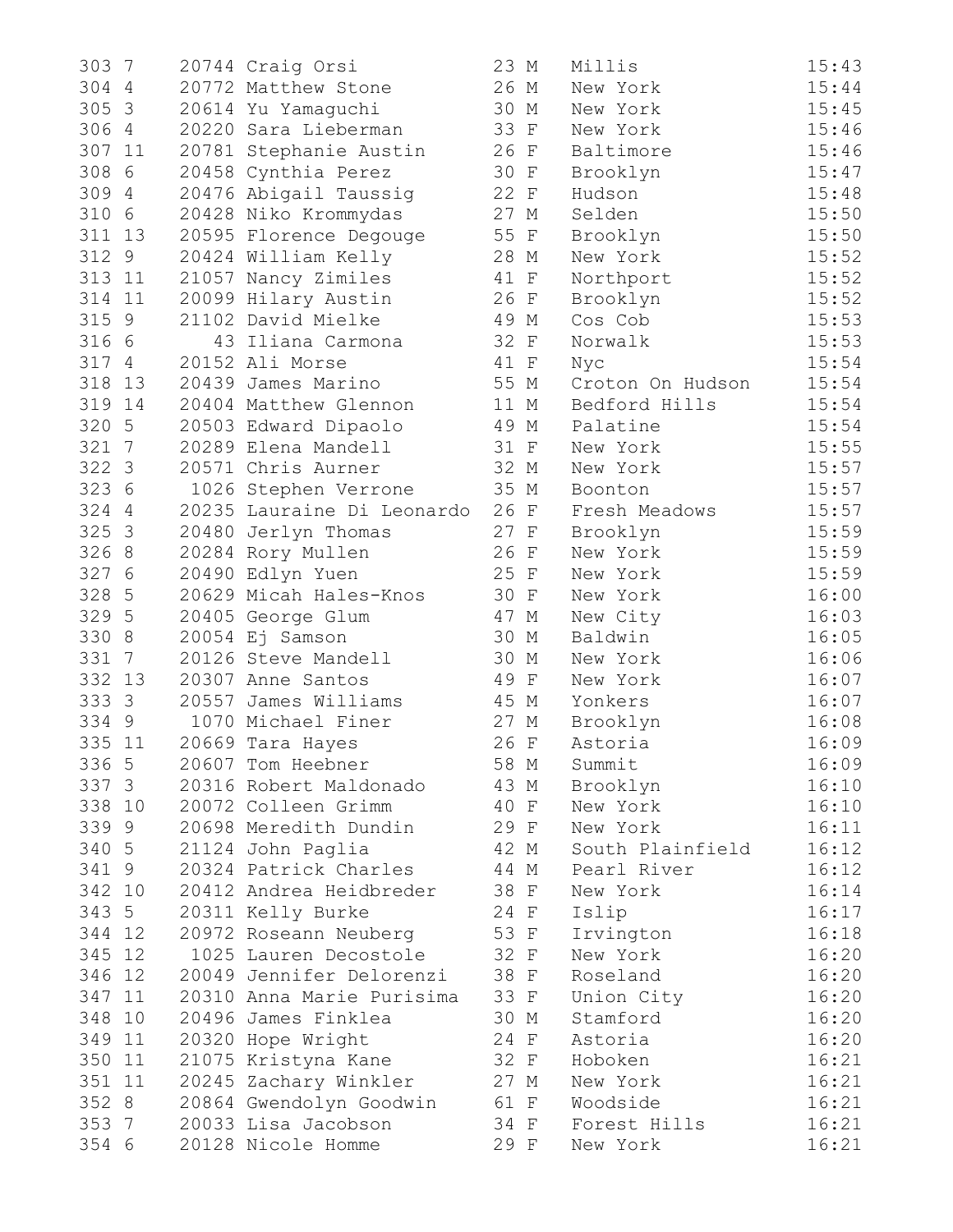| 355<br>11             | 20742 Mike Monroe         | 49 M         | Brooklyn        | 16:23 |
|-----------------------|---------------------------|--------------|-----------------|-------|
| 356 5                 | 20642 Mairin McPartland   | 24 F         | Old Tappan      | 16:23 |
| 357 11                | 20012 Gladys Aguirre      | 30 F         | Rochelle Park   | 16:23 |
| 358<br>10             | 21170 Daniel Kamins       | 29 M         | New York        | 16:24 |
| 359<br>10             | 20060 Lindley McGowen     | 29 F         | New York        | 16:25 |
| 360<br>13             | 20544 Jean Baptiste David | 26 M         | Brooklyn        | 16:26 |
| 361<br>10             | 20715 Diven Vithlani      | 24 M         | New York        | 16:29 |
| 362 10                | 1071 Agnes Fedyk          | 41 F         | New York        | 16:30 |
| 363 8                 | 20189 Camille Frame       | 42 F         | Boston          | 16:30 |
| 364 4                 | 20652 Lauren Pitt         | 29 F         | New York        | 16:30 |
| 365 3                 | 20558 Sarae Winnicki      | 48 F         | Brooklyn        | 16:30 |
| 366 8                 | 20654 Gianna Arbulu       | 35 F         | Stamford        | 16:31 |
| 367 3                 | 21155 Patrick Viray       | 26 M         | New York        | 16:32 |
| 368<br>14             | 20472 Samantha Silverman  | 12 F         | New York        | 16:33 |
| 369<br>11             | 20231 Briana Villafuerte  | 28 F         | New York        | 16:34 |
| 370<br>10             | 20894 Nicole Ippolito     | 29 F         | East Meadow     | 16:34 |
| 371<br>13             | 20616 Stacey Brown        | 44 F         | Wallkill        | 16:35 |
| 372 5                 | 20334 Michael Cloeren     | 47 M         | Ewing           | 16:36 |
| 373 8                 | 20659 Jessica Edelman     | 27 F         | New York        | 16:38 |
| 374 9                 | 21072 Josh Joyce          | 31 M         | New York        | 16:38 |
| 375 10                | 20692 Sean Bowen          | 30 M         | Stamford        | 16:39 |
| 376 3                 | 20661 Elliot Torres       | 35 M         | Jackson Heights | 16:39 |
| 377 9                 | 20666 Joseph Dursi        | 30 M         | New York        | 16:39 |
| 378 3                 | 20625 Marisol Rivera      | 34 F         | Haverstraw      | 16:39 |
| 379 13                | 20777 Joseph Amato        | 33 M         | Lake Ronkonkoma | 16:40 |
| 380 9                 | 20182 Jimmy Eng           | 27 M         | Carle Place     | 16:40 |
| 381 9                 | 20297 Hilda Torero        | 45 F         | Smithtown       | 16:40 |
| 382 3                 | 20195 Christopher Frenz   | 34 M         | New Rochelle    | 16:41 |
| 383<br>$\overline{7}$ | 20649 Courtney Butler     | 29 F         | New York        | 16:42 |
| 384 4                 | 21028 Michael Todisco     | 33 M         | Plainview       | 16:43 |
| 385 6                 | 1013 Jeff Racioppo        | 29 M         | Montville       | 16:43 |
| 386<br>12             | 20352 Julia Attreed       | 24 F         | Goshen          | 16:44 |
| 387 5                 | 20197 Michael Carter      | 24 M         | New York        | 16:45 |
| 388 5                 | 20192 Jill Roberts        | 40 F         | New York        | 16:46 |
| 389 12                | 20045 Dana Colon          | 51 F         | Pine Brook      | 16:46 |
| 390 4                 | 20086 C. Thomas Ozhuthual | 30 M         | White Plains    | 16:48 |
| 391 5                 | 20955 Timothy McEndy      | 24 M         | Malvern         | 16:50 |
| 392 10                | 21122 Victoria Brookman   | 25 F         |                 | 16:52 |
| 393 11                | 23 Robert Sommer          |              | New York        |       |
|                       |                           | 42 M<br>27 M | Stamford        | 16:53 |
| 394 4                 | 1056 Robert Longert       |              | New York        | 16:53 |
| 395<br>10             | 20269 Margaret Cromwell   | 25 F         | New York        | 16:54 |
| 396 13                | 20708 Kelsea Michael      | 28 F         | Hoboken         | 16:55 |
| 397 10                | 20103 Lauren Doucette     | 26 F         | Arlington       | 16:56 |
| 398 14                | 20970 Leslie Myers        | 46 M         | New York        | 16:56 |
| 399 7                 | 20196 Vanessa Arriola     | 30 F         | Brooklyn        | 16:56 |
| 400 5                 | 21165 Judith Kadi         | 49 F         | New York        | 16:56 |
| 401 5                 | 20627 Olivia Clark        | 22 F         | New York        | 16:57 |
| 402 10                | 20119 Virginia Thompson   | 31 F         | Astoria         | 16:57 |
| 403 9                 | 20828 Nancy Dipietro      | 51 F         | Staten Island   | 16:59 |
| 404 5                 | 20328 Kevin Petrosino     | 25 M         | Sayville        | 16:59 |
| 405 12                | 20319 Katie Schwartz      | 23 F         | Brooklyn        | 17:01 |
| 406 13                | 20656 Kathie Bufalo       | 51 F         | Pine Bush       | 17:02 |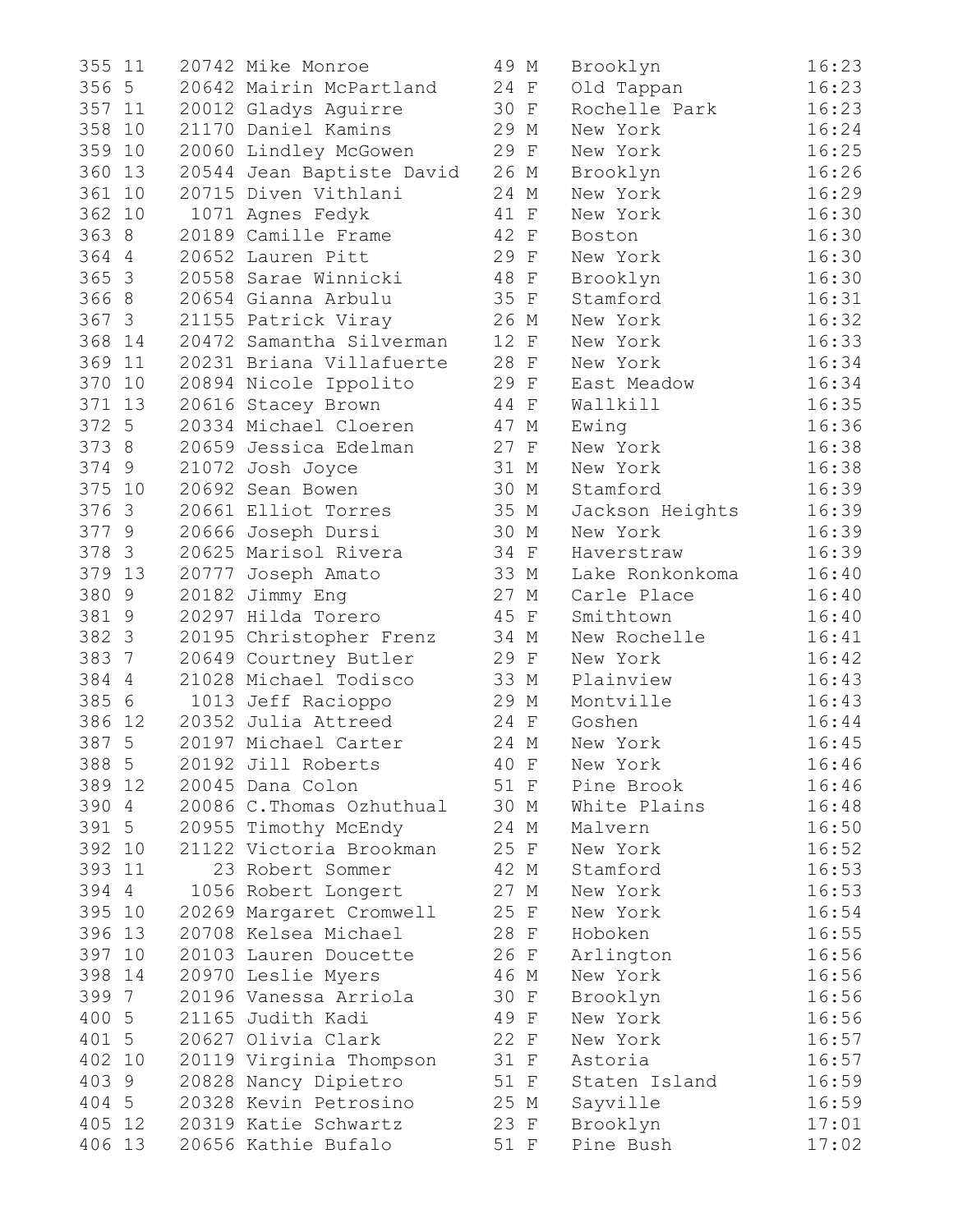| 14<br>407 | 20988 William Pasik        | 15 M | New York       | 17:02 |
|-----------|----------------------------|------|----------------|-------|
| 408 8     | 20746 Christian Pielow     | 25 M | New York       | 17:02 |
| 409 3     | 20120 Gerardo Cruz         | 31 M | Bronx          | 17:03 |
| 410<br>12 | 1022 Galina Saharova       | 36 F | Rutherford     | 17:03 |
| 411 12    | 20229 Leah Bank            | 21 F | Pine Brook     | 17:03 |
| 412 13    | 1005 Domingo Stern         | 66 M | Tarrytown      | 17:04 |
| 413<br>12 | 20709 Jennifer Ralph       | 42 F | Mount Vernon   | 17:04 |
| 414 3     | 21111 Joanna Zukowska      | 27 F | New York       | 17:04 |
| 415 9     | 20884 Howard Hawkins       | 52 M | White Plains   | 17:05 |
| 416 5     | 20763 Brandi Molitor       | 33 F | Brooklyn       | 17:05 |
| 417 12    | 20473 Lissy Smit           | 36 F | New York       | 17:06 |
| 418<br>10 | 20115 James Dunleavy       | 33 M | New York       | 17:08 |
| 419<br>11 | 21058 Zachary Zirlin       | 27 M | New York       | 17:09 |
| 420<br>11 | 20940 Marisa Luvera        | 28 F | Long Beach     | 17:11 |
| 421 11    | 20042 Avi Abel             | 34 M | Brooklyn       | 17:11 |
| 422 12    | 16 Wendy Thomas            | 49 F | Glenwood       | 17:12 |
| 423 5     | 1130 Gary Kadi             | 48 M | New York       | 17:12 |
| 424 14    | 20369 Ben Blauner          | 9 M  | New York       | 17:13 |
| 425 14    | 20469 David Silverman      | 15 M | New York       | 17:13 |
| 426 8     | 20826 Aurel James Delos Sa | 29 M | New York       | 17:13 |
| 427 9     | 20114 Stephen Dipietro     | 52 M | Staten Island  | 17:16 |
| 428 6     | 20067 Mark Amoroso         | 26 M | Howell         | 17:16 |
| 429 11    | 20183 Michelle Moryc       | 29 F | New York       | 17:18 |
| 430 10    | 20129 Sharon Arnold        | 26 F | New York       | 17:19 |
| 431<br>13 | 21115 John Marshall        | 28 M | Bronx          | 17:21 |
| 432 5     | 20670 Michael Landau       | 38 M | New York       | 17:22 |
| 433 14    | 20264 Helene Kerherve Drea | 49 F | New York       | 17:22 |
| 434 3     | 20834 Clifford Eisler      | 55 M | New York       | 17:23 |
| 435<br>13 | 20574 Daniel Gallogly      | 58 M | Brooklyn       | 17:24 |
| 436<br>13 | 20151 Marie Peterson       | 29 F | Syracuse       | 17:24 |
| 437<br>14 | 20090 Kate Patalino        | 11 F | Bedford        | 17:26 |
| 438<br>12 | 20135 Kathleen Murphy      | 32 F | Glendale       | 17:27 |
| 439 14    | 20370 Leslie Blauner       | 41 F | New York       | 17:30 |
| 440 9     | 20651 Lorraine Mann        | 60 F | Brooklyn       | 17:30 |
| 441 4     | 20549 Peter Marangos       | 12 M | Little Silver  | 17:32 |
| 442 11    | 20959 Siobhan McNamee      | 21 F | Mahopac        | 17:32 |
| 443 9     | 20002 Debra Pasquariello   | 39 F | New Providence | 17:33 |
| 444 14    | 20419 Sophia Jacobs        | 9 F  | New York       | 17:34 |
| 445 9     | 21079 Raymond Corona       | 17 M | West Harrison  | 17:34 |
| 446 6     | 61 Renata Rojas            | 43 F | New York       | 17:34 |
| 447 9     | 20596 Luisa Galano         | 37 F | Forest Hills   | 17:35 |
| 448 12    | 20266 Danielle Carlino     | 28 F | Flushing       | 17:36 |
| 449 12    | 20978 Melissa O'Hara       | 32 F | Valley Stream  | 17:36 |
| 450       | 20400 Unknown              |      |                | 17:37 |
| 451 7     | 20205 Tara Borejka         | 34 F | New York       | 17:37 |
| 452 10    | 20675 Jeff Greengrass      | 38 M | Short Hills    | 17:38 |
| 453 14    | 20723 Lisa Tarantino       | 40 F | Wallkill       | 17:38 |
| 454 14    | 20699 Susan Eby            | 53 F | New York       | 17:38 |
| 455 10    | 1024 Deborah Greengrass    | 36 F | Short Hills    | 17:39 |
| 456 7     | 20148 Lindsay Gaeta        | 29 F | New York       | 17:40 |
| 457 6     | 59 Margaret Dennis         | 40 F | New York       | 17:40 |
| 458 10    | 20172 Mary Kate Ludwig     | 26 F | Arlington      | 17:41 |
|           |                            |      |                |       |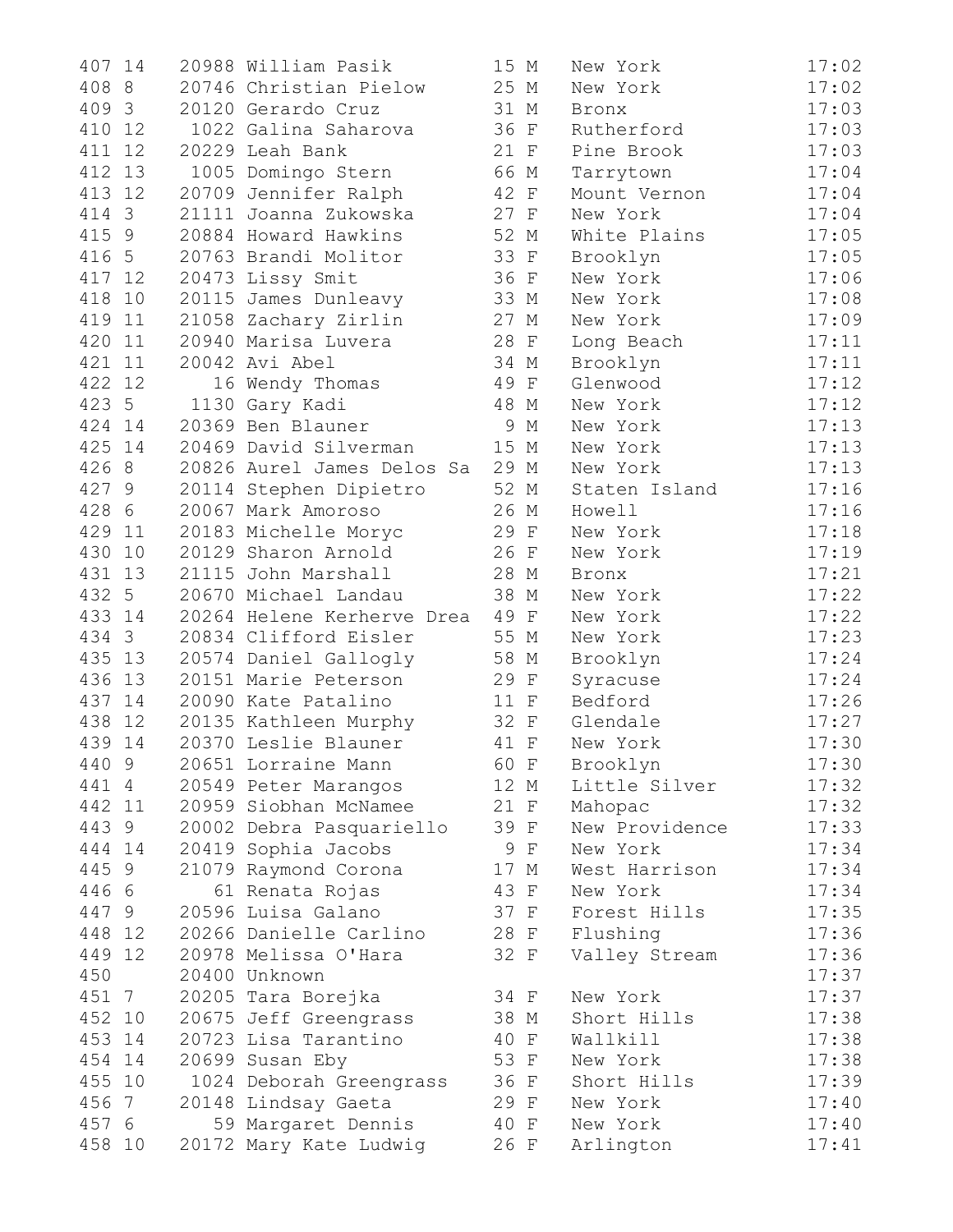| 459 3  |    | 20165 Dena Valado         | 35 F | Oyster Bay      | 17:41 |
|--------|----|---------------------------|------|-----------------|-------|
| 460 10 |    | 20336 Marsha Michael      | 36 F | Bronx           | 17:42 |
| 461 5  |    | 20831 James Doyle         | 49 M | Bayport         | 17:43 |
| 462 8  |    | 20006 Dawnmarie Benevento | 27 F | Staten Island   | 17:45 |
| 463 7  |    | 20059 Eleni Sfouggatakis  | 32 F | Bellmore        | 17:46 |
| 464 8  |    | 20109 Jessica Lin         | 26 F | New York        | 17:47 |
| 465 11 |    | 21082 Michael Maher       | 29 M | New York        | 17:47 |
| 466 10 |    | 20820 Caroline Croy       | 41 F | Stamford        | 17:48 |
| 467 8  |    | 20116 Danni Falk          | 23 F | New York        | 17:48 |
| 468 6  |    | 20256 Lauren Vellek       | 23 F | South Orange    | 17:49 |
| 469 11 |    | 1123 Edward Liberman      | 32 M | New York        | 17:49 |
| 470    |    | 1124 Unknown              |      |                 | 17:49 |
| 471 8  |    | 20194 Clare Crowley       | 25 F | Sunnyside       | 17:50 |
| 472 13 |    | 20096 Robert Sattler      | 54 M | Richboro        | 17:50 |
| 473    | 11 | 21067 Molly Griffin       | 23 F | Ridgefield      | 17:50 |
| 474 4  |    | 20134 Jennifer Paxton     | 25 F | New York        | 17:51 |
| 475 14 |    | 20075 Karyn Rosenberg     | 41 F | Parlin          | 17:52 |
| 476    | 10 | 21012 Dammy Showole       | 24 F | New York        | 17:52 |
| 477    | 12 | 20168 Nicole Lombardi     | 22 F | Parsippany      | 17:55 |
| 478 12 |    | 20252 Vichi Hung          | 36 F | Madison         | 17:55 |
| 479 7  |    | 20492 Peter Papaemanuel   | 24 M | Queens          | 17:55 |
| 480 11 |    | 20040 Diana Schutz        | 27 F | Franklin Square | 17:55 |
| 481 9  |    | 20687 Claudia Montoto     | 29 F | New York        | 17:56 |
| 482 8  |    | 20824 Michelle Dalleva    | 21 F | Bayside         | 17:56 |
| 483 12 |    | 20281 Nicole Newlin       | 39 F | Saugerties      | 17:57 |
| 484 12 |    | 20139 Brian Morris        | 33 M | Jackson Heights | 18:01 |
| 485 7  |    | 1007 Lori Feren           | 28 F | Forest Hills    | 18:01 |
| 486 5  |    | 20553 Erin McGann         | 23 F | New York        | 18:01 |
| 487 3  |    | 20797 Paul Brennin        | 24 M | Mastic          | 18:02 |
| 488    | 12 | 20022 Mandy Rofe          | 41 F | North Bellmore  | 18:04 |
| 489 10 |    | 20299 Kenneth Laudano     | 43 M | Brooklyn        | 18:04 |
| 490    | 11 | 20208 Anne McMahon        | 37 F | Maspeth         | 18:04 |
| 491 6  |    | 20755 Anita Jadwani       | 26 F | Jersey City     | 18:04 |
| 492    | 14 | 1053 Steven Strzepek      | 41 M | East Windsor    | 18:04 |
| 493 8  |    | 1019 Pamela Keenan        | 24 F | Stamford        | 18:04 |
| 494 6  |    | 15 Martin Pinzon          | 77 M | Brooklyn        | 18:05 |
| 495 12 |    | 65 Eileen Downes          | 43 F | Pine Bush       | 18:06 |
| 496 7  |    | 21001 Ryan Rosello        | 31 M | New York        | 18:07 |
| 497 8  |    | 20664 Kofi Smith          | 25 M | Florham Park    | 18:07 |
| 498 3  |    | 20023 Krista Eisele       | 28 F | Baltimore       | 18:09 |
| 499 7  |    | 20347 Pamela Siegelaub    | 25 F | Washington      | 18:09 |
| 500 13 |    | 20522 Samantha Augarten   | 25 F | New York        | 18:09 |
| 501 3  |    | 20462 Hernando Risueno    | 31 M | Morristown      | 18:11 |
| 502 13 |    | 20136 Cecile Prouteau     | 34 F | New York        | 18:12 |
| 503 8  |    | 20249 Lauren Plante       | 25 F | Tolland         | 18:12 |
| 504 11 |    | 1039 Antonia Michalakos   | 28 F | Brooklyn        | 18:12 |
| 505 10 |    | 20741 Anna Mercatili      | 23 F | New York        | 18:13 |
| 506 3  |    | 20246 Albert Leung        | 22 M | Flushing        | 18:13 |
| 507 3  |    | 20966 Jason Morales       | 38 M | Shirley         | 18:13 |
| 508 10 |    | 1063 Lauren Wantuck       | 25 F | Stamford        | 18:14 |
| 509 13 |    | 20378 Bobbie Cohlan       | 59 F | Waccabuc        | 18:14 |
| 510 4  |    | 20350 Vidya Thanabal      | 26 F | New York        | 18:17 |

| 459 3     | 20165 Dena Valado         | 35 F | Oyster Bay      | 17:41          |
|-----------|---------------------------|------|-----------------|----------------|
| 460 10    | 20336 Marsha Michael      | 36 F | Bronx           | 17:42          |
| 461 5     | 20831 James Doyle         | 49 M | Bayport         | 17:43          |
| 462 8     | 20006 Dawnmarie Benevento | 27 F | Staten Island   | 17:45          |
| 463 7     | 20059 Eleni Sfouggatakis  | 32 F | Bellmore        | 17:46          |
| 464 8     | 20109 Jessica Lin         | 26 F | New York        | 17:47          |
| 465 11    | 21082 Michael Maher       | 29 M | New York        | 17:47          |
| 466 10    | 20820 Caroline Croy       | 41 F | Stamford        | 17:48          |
| 467 8     | 20116 Danni Falk          | 23 F | New York        | 17:48          |
| 468 6     | 20256 Lauren Vellek       | 23 F | South Orange    | 17:49          |
| 469 11    | 1123 Edward Liberman      | 32 M | New York        | 17:49          |
| 470       | 1124 Unknown              |      |                 | 17:49          |
| 471 8     | 20194 Clare Crowley       | 25 F | Sunnyside       | 17:50          |
| 472 13    | 20096 Robert Sattler      | 54 M | Richboro        | 17:50          |
| 473<br>11 | 21067 Molly Griffin       | 23 F | Ridgefield      | 17:50          |
| 474 4     | 20134 Jennifer Paxton     | 25 F | New York        | 17:51          |
| 475 14    | 20075 Karyn Rosenberg     | 41 F | Parlin          | 17:52          |
| 476 10    | 21012 Dammy Showole       | 24 F | New York        | 17:52          |
| 477 12    | 20168 Nicole Lombardi     | 22 F | Parsippany      | 17:55          |
| 478 12    | 20252 Vichi Hung          | 36 F | Madison         | 17:55          |
| 479 7     | 20492 Peter Papaemanuel   | 24 M | Queens          | 17:55          |
| 480 11    | 20040 Diana Schutz        | 27 F | Franklin Square | 17:55          |
| 481 9     | 20687 Claudia Montoto     | 29 F | New York        | 17:56          |
| 482 8     | 20824 Michelle Dalleva    | 21 F | Bayside         | 17:56          |
| 483 12    | 20281 Nicole Newlin       | 39 F | Saugerties      | 17:57          |
| 484 12    | 20139 Brian Morris        | 33 M | Jackson Heights | 18:01          |
| 485 7     | 1007 Lori Feren           | 28 F | Forest Hills    | 18:01          |
| 486 5     | 20553 Erin McGann         | 23 F | New York        | 18:01          |
| 487 3     | 20797 Paul Brennin        | 24 M | Mastic          | 18:02          |
| 488 12    | 20022 Mandy Rofe          | 41 F | North Bellmore  | 18:04          |
| 489 10    | 20299 Kenneth Laudano     | 43 M | Brooklyn        | 18:04          |
| 490<br>11 | 20208 Anne McMahon        | 37 F | Maspeth         | 18:04          |
| 491 6     | 20755 Anita Jadwani       | 26 F | Jersey City     | 18:04          |
| 492 14    | 1053 Steven Strzepek      | 41 M | East Windsor    | 18:04          |
| 493 8     | 1019 Pamela Keenan        | 24 F | Stamford        | 18:04          |
| 494 6     | 15 Martin Pinzon          | 77 M | Brooklyn        | 18:05          |
| 495 12    | 65 Eileen Downes          | 43 F | Pine Bush       | 18:06          |
| 496 7     | 21001 Ryan Rosello        | 31 M | New York        | 18:07          |
| 497 8     | 20664 Kofi Smith          | 25 M | Florham Park    | 18:07          |
| 498 3     | 20023 Krista Eisele       | 28 F | Baltimore       | 18:09          |
| 499 7     | 20347 Pamela Siegelaub    | 25 F | Washington      | 18:09          |
| 500 13    | 20522 Samantha Augarten   | 25 F | New York        | 18:09          |
| 501 3     | 20462 Hernando Risueno    | 31 M | Morristown      | 18:11          |
| 502 13    | 20136 Cecile Prouteau     | 34 F | New York        | 18:12          |
| 503 8     | 20249 Lauren Plante       | 25 F |                 |                |
| 504 11    | 1039 Antonia Michalakos   | 28 F | Tolland         | 18:12<br>18:12 |
| 505 10    | 20741 Anna Mercatili      |      | Brooklyn        |                |
|           |                           | 23 F | New York        | 18:13          |
| 506 3     | 20246 Albert Leung        | 22 M | Flushing        | 18:13          |
| 507 3     | 20966 Jason Morales       | 38 M | Shirley         | 18:13          |
| 508 10    | 1063 Lauren Wantuck       | 25 F | Stamford        | 18:14          |
| 509 13    | 20378 Bobbie Cohlan       | 59 F | Waccabuc        | 18:14          |
| 510 4     | 20350 Vidya Thanabal      | 26 F | New York        | 18:17          |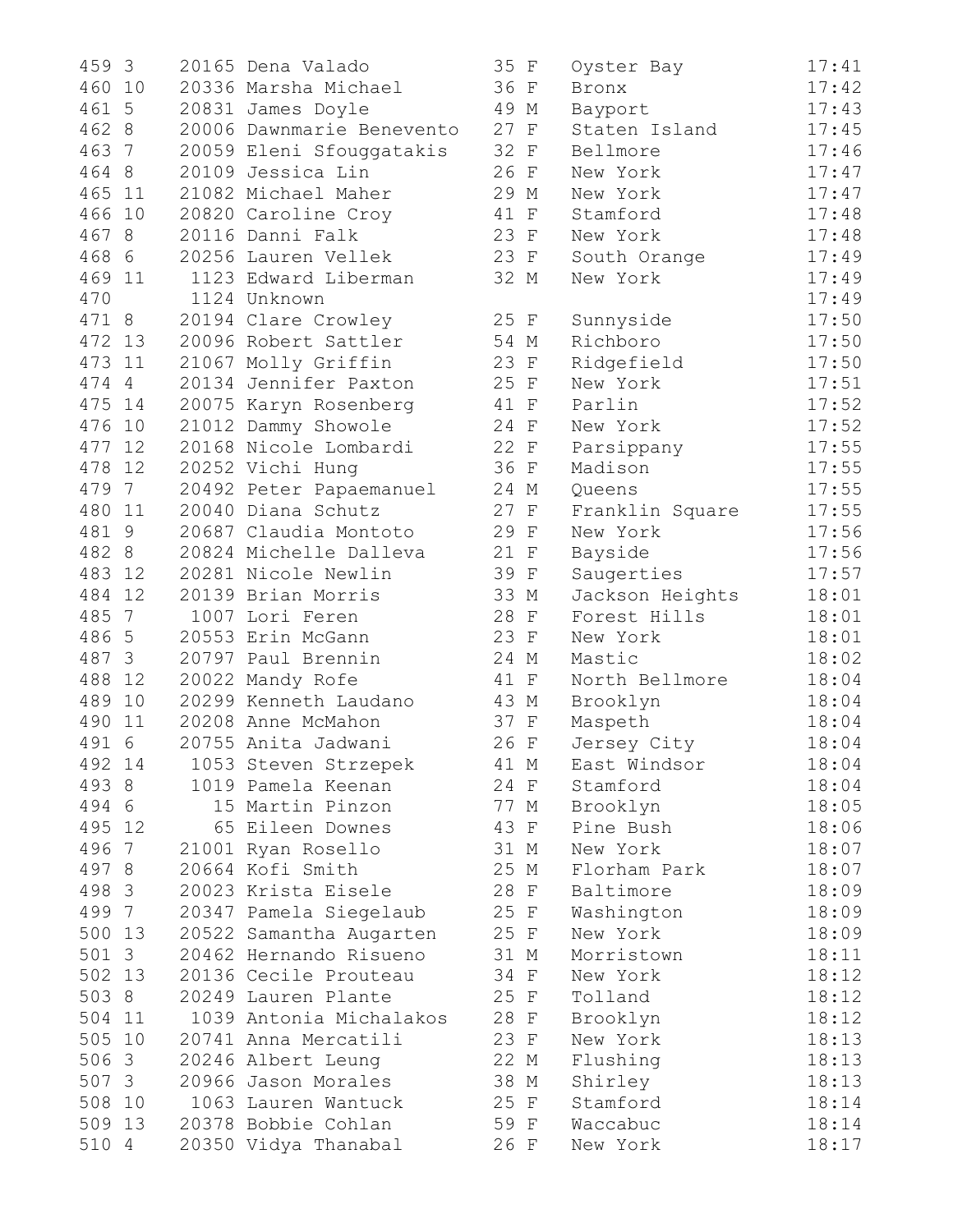511 8 20997 David Ridoutt 32 M Brooklyn 18:17 512 9 20377 Liz Checo 27 F Bergenfield 18:18 513 11 20518 Deirdre Gilfeather 28 F New York 18:19 514 3 20097 Cindy Dicaprio 41 F Woodcliff Lake 18:20 515 14 20209 Margaret Patalino 43 F Bedford 18:20 516 8 20221 Alaina Lynch 25 F Brooklyn 18:20 517 13 20193 Jay Ross 54 M Palm Harbor 18:22 518 11 20143 Zac Chandler 26 M New York 18:24 519 6 20271 Valerie Deierlein 27 F New York 18:25 520 7 20247 Ayal Bitton 25 M Washington 18:25 521 11 20662 Dagmara Gutorski 34 F Brooklyn 18:26 522 11 20167 Jessica Johnston 28 F Bronx 18:26 523 9 20345 Nicole Rippel 31 F Aberdeen 18:27 524 8 20515 Chang Yu 26 M New York 18:28 525 3 20705 Nicole Kangley 41 F Woodcliff Lake 18:29 526 8 20374 Scott Bradoka 43 M Bethlehem 18:30 527 3 20604 Luis Arce 32 M Bronx 18:30 528 7 20153 Amber Woods 30 F New York 18:30 529 3 20793 Niall Boyle 23 M Manhattan 18:31 530 3 21062 Brooke Fallon 26 F farmingville 18:35 531 4 20720 Nicole Pesce 31 F New York 18:35 532 10 1034 Sandra Lespinasse 43 F New York 18:38 533 6 20660 Andrea Skillings 34 F New York 18:39 534 8 20130 Ciara Foran 25 F New York 18:39 535 5 20268 Lauren Cook 25 F New York 18:39 536 11 20065 June Norberto 47 F Holbrook 18:39 537 3 20843 Andrea Finnegan 27 F Manhattan 18:40 538 7 20259 Sheryl Imperati 40 F Brooklyn 18:40 539 9 20610 Brian Moriarty 31 M Old Bridge 18:40 540 6 20854 Ariel Geker 39 M Little Neck 18:42 541 8 20399 Annemarie Flynn 45 F New York 18:43 542 4 20754 Andrew Custodio 30 M Garrison 18:43 543 10 20429 Todd Krout 39 M Oklahoma City 18:44 544 13 1050 Ilene Tannen 51 F New York 18:45 545 10 20740 Zhi Yang Lim 24 M Stamford 18:46 546 9 20170 Jeanne Domurat 37 F New York 18:48 547 13 20233 Amy Serfass 30 F Astoria 18:49 343 10 20740 2011 1209 11m<br>546 9 20170 Jeanne Domurat 3<br>547 13 20233 Amy Serfass 3<br>548 14 1074 David Spingarn 3 549 3 20041 Annette Diiorio 46 F New York 18:49 550 14 20585 Peter Wiener 55 M New York 18:50 551 9 20587 Susan Klunder 29 F New York 18:51 552 7 20315 Michelle Colletti 27 F New York 18:52 553 12 20063 Amanda Richardson 24 F Staten Island 18:52 554 13 21204 Patricia Regensburg 35 F New York 18:53 555 11 21073 Jennifer Nuila 31 F Brooklyn 18:53 556 6 20451 Marcella Nicolosi 36 F New York 18:54 557 4 20631 Andrea Rivera-Luquer 27 F Mount Vernon 18:55 558 10 20765 Sairina Singh 24 F Jersey City 18:55 559 4 20123 Kate Eckerd 29 F New York 18:58 560 6 7 Katrina Adams 43 F White Plains 19:00 561 11 20166 Jayme Cilente 30 F Hoboken 19:01 562 12 20354 Howard Irwin 50 M Towaco 19:03

| 32            | Μ                         | Brooklyn       | 18:17 |
|---------------|---------------------------|----------------|-------|
| 27            | F                         | Bergenfield    | 18:18 |
| 28            | F                         | New York       | 18:19 |
| 11            | $\mathbf F$               | Woodcliff Lake | 18:20 |
| 13            | $\mathbf F$               | Bedford        | 18:20 |
| 25            | $\mathbb F$               | Brooklyn       | 18:20 |
| $\frac{1}{2}$ | $\mathop{\rm M}\nolimits$ | Palm Harbor    | 18:22 |
| 26            | М                         | New York       | 18:24 |
| 27            | F                         | New York       | 18:25 |
| 25            | М                         | Washington     | 18:25 |
| 34            | $\rm F$                   | Brooklyn       | 18:26 |
|               |                           |                |       |
| 28            | F                         | <b>Bronx</b>   | 18:26 |
| 31            | F                         | Aberdeen       | 18:27 |
| 26            | М                         | New York       | 18:28 |
| 11            | F                         | Woodcliff Lake | 18:29 |
| 13            | М                         | Bethlehem      | 18:30 |
| 32            | $\mathop{\rm M}\nolimits$ | <b>Bronx</b>   | 18:30 |
| 30            | $\rm F$                   | New York       | 18:30 |
| 23            | М                         | Manhattan      | 18:31 |
| 26            | F                         | farmingville   | 18:35 |
| 31            | $\mathbb F$               | New York       | 18:35 |
| 13            | $\mathbf F$               | New York       | 18:38 |
| 34            | $\mathbb F$               | New York       | 18:39 |
| 25            | $\mathbf{F}$              | New York       | 18:39 |
| 25            | $\mathbf{F}$              | New York       | 18:39 |
| 17            | $\rm F$                   | Holbrook       | 18:39 |
| 27            | $\mathbf F$               | Manhattan      | 18:40 |
| 10            | F                         | Brooklyn       | 18:40 |
| 31            | М                         | Old Bridge     | 18:40 |
| 39            | $\mathbb M$               | Little Neck    | 18:42 |
| 15            | $\mathbf F$               | New York       | 18:43 |
| 30            | М                         | Garrison       | 18:43 |
| 39            | М                         | Oklahoma City  | 18:44 |
| 51            | F                         | New York       | 18:45 |
| 24            | М                         | Stamford       | 18:46 |
| 37            | $\mathbf F$               | New York       | 18:48 |
| 30            | $\boldsymbol{\mathrm{F}}$ | Astoria        | 18:49 |
| 39            | Μ                         | Beverly Hills  | 18:49 |
| 16            | F                         | New York       | 18:49 |
| 55            | М                         | New York       | 18:50 |
| 29            | F                         | New York       | 18:51 |
| 27            | F                         | New York       | 18:52 |
| 24            |                           | Staten Island  | 18:52 |
| 35            | F                         |                |       |
|               | $\mathbf{F}$              | New York       | 18:53 |
| 31            | F                         | Brooklyn       | 18:53 |
| 36            | F                         | New York       | 18:54 |
| 27            | F                         | Mount Vernon   | 18:55 |
| 24            | F                         | Jersey City    | 18:55 |
| 29            | F                         | New York       | 18:58 |
| 13            | F                         | White Plains   | 19:00 |
| 30            | $_{\rm F}$                | Hoboken        | 19:01 |
| 50            | Μ                         | Towaco         | 19:03 |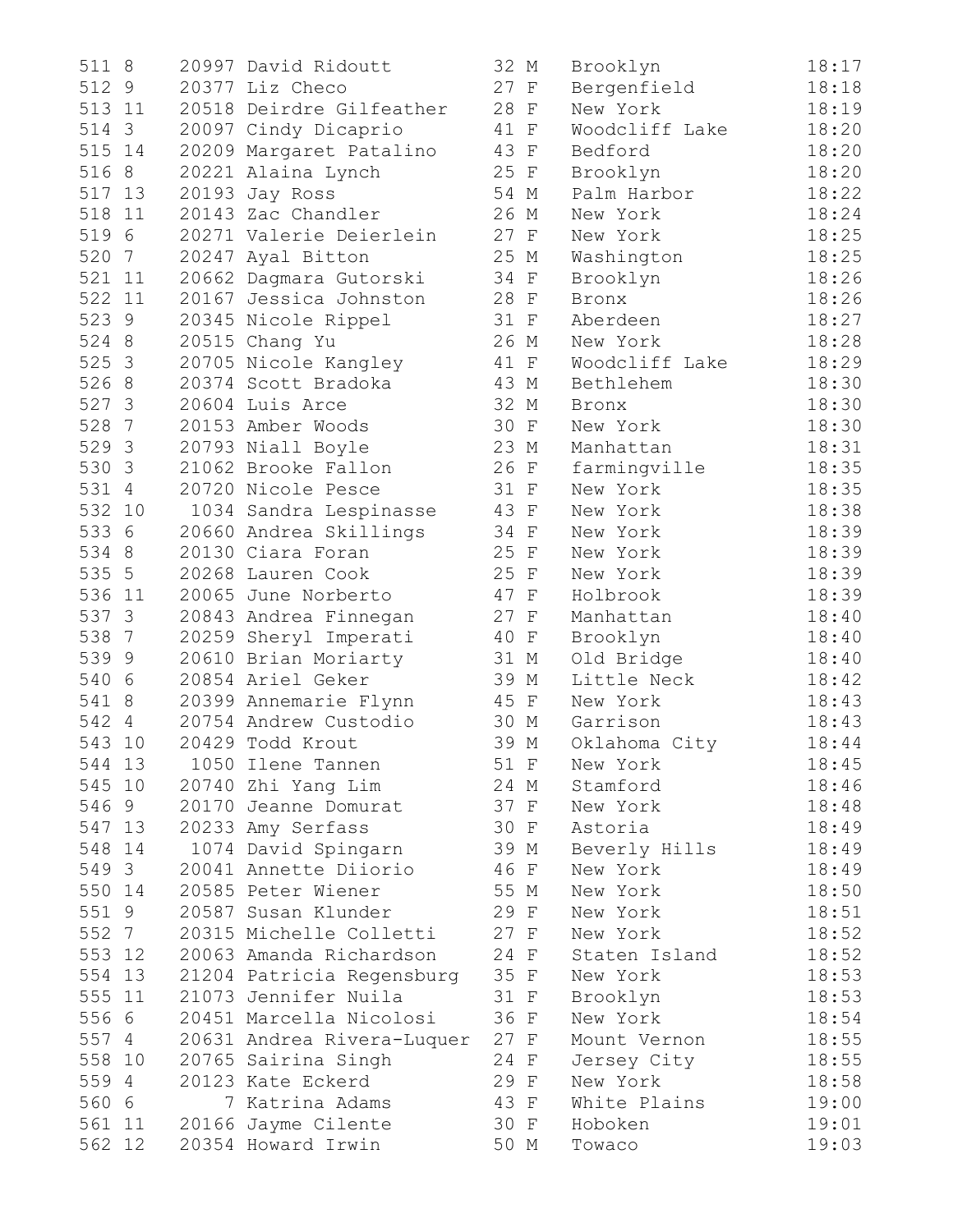| 563<br>10              | 20769 Amanda Ermel             | 29 F | Hoboken           | 19:03 |
|------------------------|--------------------------------|------|-------------------|-------|
| 564<br>14              | 20989 Jack Patalino            | 7 M  | Bedford           | 19:04 |
| 565<br>13              | 20091 Jason Hirsch             | 34 M | New York          | 19:04 |
| 566 13                 | 1048 Laurence Silverstein 36 M |      | Prt Washingtn     | 19:04 |
| 567 8                  | 20088 Clelia Di Tacchio        | 32 F | New York          | 19:05 |
| 568 8                  | 1029 Ann Hunt                  | 50 F | Tappan            | 19:05 |
| 569 4                  | 20238 Ryan McHugh              | 32 M | New York          | 19:10 |
| 570 10                 | 20736 Stefanie Dean            | 36 F | Fairfield         | 19:11 |
| 571 9                  | 20686 Keith Leung              | 28 M | New York          | 19:11 |
| 572 7                  | 20185 Jeffery Schaefer         | 51 M | Woodbridge        | 19:11 |
| 573 11                 | 21097 Shannon McNamee          | 20 F | Mahopac           | 19:11 |
| 574 9                  | 20408 Diana Greco              | 39 F | Valley Cottage    | 19:12 |
| 575<br>10              | 20907 Rhonda Jones             | 37 F | New York          | 19:15 |
| 576<br>14              | 20385 Zachy Davis              | 11 M | New Rochelle      | 19:16 |
| 577<br>13              | 20873 Jillian Greenwood        | 29 F | New York          | 19:18 |
| 578<br>$7\overline{ }$ | 20874 Thomas Griffin           | 49 M | Old Bridge        | 19:20 |
| 579<br>10              | 20706 Jordan McCollom          | 27 M | Stamford          | 19:21 |
| 580<br>13              | 20750 Jessica Schaefer         | 25 F | New York          | 19:22 |
| 581 11                 | 20733 Jennifer McGrath         | 30 F | Astoria           | 19:23 |
| 582 3                  | 20190 Valerie Rafalko          | 27 F | Howell            | 19:24 |
| 583<br>14              | 20484 Helene Walisever         | 43 F | Scarsdale         | 19:26 |
| 584<br>10              | 20871 Marc Greengrass          | 41 M | Hoboken           | 19:26 |
| 585 11                 | 10 Jessica McGeary             | 37 F | Hoboken           | 19:26 |
| 586 8                  | 20154 Rosaria Guiao            | 29 F | Jamaica           | 19:26 |
| 587 3                  | 20712 Jamie Sperling           | 32 F | Patchogue         | 19:27 |
| 588 8                  | 21041 Susan Wilcox             | 41 F | Easton            | 19:28 |
| 589 3                  | 1129 Robert Steinberger        | 40 M | Chester           | 19:29 |
| 590 7                  | 20254 Jessica Montanaro        | 27 F | Stamford          | 19:29 |
| 591<br>11              | 20861 Monica Goldsack          | 51 F | Jersey City       | 19:30 |
| 592 9                  | 20889 Robert Hogan             | 29 M | New York          | 19:31 |
| 593 9                  | 20243 Sam Tweedie              | 30 M | Brooklyn          | 19:32 |
| 594 6                  | 1149 Susie Lenovitz            | 15 F | New York          | 19:32 |
| 595 14                 | 20300 Robert Benjamin          | 39 M | South Bound Brook | 19:32 |
| 596 7                  | 20626 Kimberly Broda           | 47 F | Manorville        | 19:33 |
| 597 4                  | 46 Dawn Nickman                | 50 F | Nyc               | 19:33 |
| 598 14                 | 1049 Jeffrey Silverman         | 45 M | New York          | 19:33 |
| 599 7                  | 20241 Andrea Costantino        | 40 F | Hoboken           | 19:33 |
| 600 5                  | 20815 Jonathan Cornell         | 25 M | New York          | 19:34 |
| 601 9                  | 20398 Page Flanigan            | 51 F | New York          | 19:35 |
| 602 8                  | 20546 Emily Zampello           | 24 F | Stamford          | 19:37 |
| 603 4                  | 20541 Erin Jahn                | 35 F | New York          | 19:37 |
| 604 8                  | 20999 Paige Robertson          | 28 F | New York          | 19:39 |
| 605 13                 | 20389 Valerie Dimino           | 40 F | Montgomery        | 19:39 |
| 606 10                 | 20696 Veronica Dacosta         | 34 F | Nanuet            | 19:40 |
| 607 4                  | 20688 Javier Oviedo            | 41 M | New York          | 19:41 |
| 608 10                 | 20533 Jennifer Yu              | 28 F | New York          | 19:41 |
| 609 9                  | 20485 Kyle Watters             | 51 M | Bayside           | 19:41 |
| 610 4                  | 6 Mollie Nickman               | 13 F | Nyc               | 19:42 |
| 611 4                  | 21023 Kristen Tabeek           | 21 F | Staten Island     | 19:42 |
| 612 14                 | 20987 Timothy Pasik            | 52 M | New York          | 19:44 |
| 613 7                  | 1075 Christine Garcia          | 41 F | Sleepy Hollow     | 19:46 |
| 614 7                  | 20066 Anne Arisso              | 46 F | Milwaukee         | 19:46 |

| 29 | F                         | Hoboken           | 19:03 |
|----|---------------------------|-------------------|-------|
| 7  | М                         | Bedford           | 19:04 |
| 34 | М                         | New York          | 19:04 |
| 36 | $\mathbb M$               | Prt Washingtn     | 19:04 |
| 32 | $\rm F$                   | New York          | 19:05 |
| 50 | $\rm F$                   | Tappan            | 19:05 |
| 32 | М                         | New York          | 19:10 |
| 36 | F                         | Fairfield         | 19:11 |
| 28 | М                         | New York          | 19:11 |
| 51 | М                         | Woodbridge        | 19:11 |
| 20 | $\mathbf F$               | Mahopac           | 19:11 |
| 39 | $\rm F$                   | Valley Cottage    | 19:12 |
| 37 | $\rm F$                   | New York          | 19:15 |
| 11 | М                         | New Rochelle      | 19:16 |
| 29 | $\mathbf F$               | New York          | 19:18 |
| 49 | $\mathop{\rm M}\nolimits$ | Old Bridge        | 19:20 |
| 27 | М                         | Stamford          | 19:21 |
| 25 | $\rm F$                   | New York          | 19:22 |
| 30 |                           | Astoria           | 19:23 |
|    | $\rm F$                   |                   |       |
| 27 | $\rm F$                   | Howell            | 19:24 |
| 43 | $\rm F$                   | Scarsdale         | 19:26 |
| 41 | М                         | Hoboken           | 19:26 |
| 37 | $\mathbf F$               | Hoboken           | 19:26 |
| 29 | $\mathbf F$               | Jamaica           | 19:26 |
| 32 | F                         | Patchogue         | 19:27 |
| 41 | $\mathbf F$               | Easton            | 19:28 |
| 40 | М                         | Chester           | 19:29 |
| 27 | $\rm F$                   | Stamford          | 19:29 |
| 51 | $\mathbf F$               | Jersey City       | 19:30 |
| 29 | М                         | New York          | 19:31 |
| 30 | М                         | Brooklyn          | 19:32 |
| 15 | $\mathbf F$               | New York          | 19:32 |
| 39 | М                         | South Bound Brook | 19:32 |
| 47 | F                         | Manorville        | 19:33 |
| 50 | F                         | Nyc               | 19:33 |
| 45 | М                         | New York          | 19:33 |
| 40 | $\mathbf F$               | Hoboken           | 19:33 |
| 25 | М                         | New York          | 19:34 |
| 51 | $\mathbf F$               | New York          | 19:35 |
| 24 | F                         | Stamford          | 19:37 |
| 35 | $\mathbf F$               | New York          | 19:37 |
| 28 | $\mathbf F$               | New York          | 19:39 |
| 40 | $\rm F$                   | Montgomery        | 19:39 |
| 34 | $\rm F$                   | Nanuet            | 19:40 |
| 41 | М                         | New York          | 19:41 |
| 28 | F                         | New York          | 19:41 |
| 51 | М                         | Bayside           | 19:41 |
| 13 | F                         | Nyc               | 19:42 |
| 21 | F                         | Staten Island     | 19:42 |
| 52 | М                         | New York          | 19:44 |
| 41 | F                         | Sleepy Hollow     | 19:46 |
| 46 | F                         | Milwaukee         | 19:46 |
|    |                           |                   |       |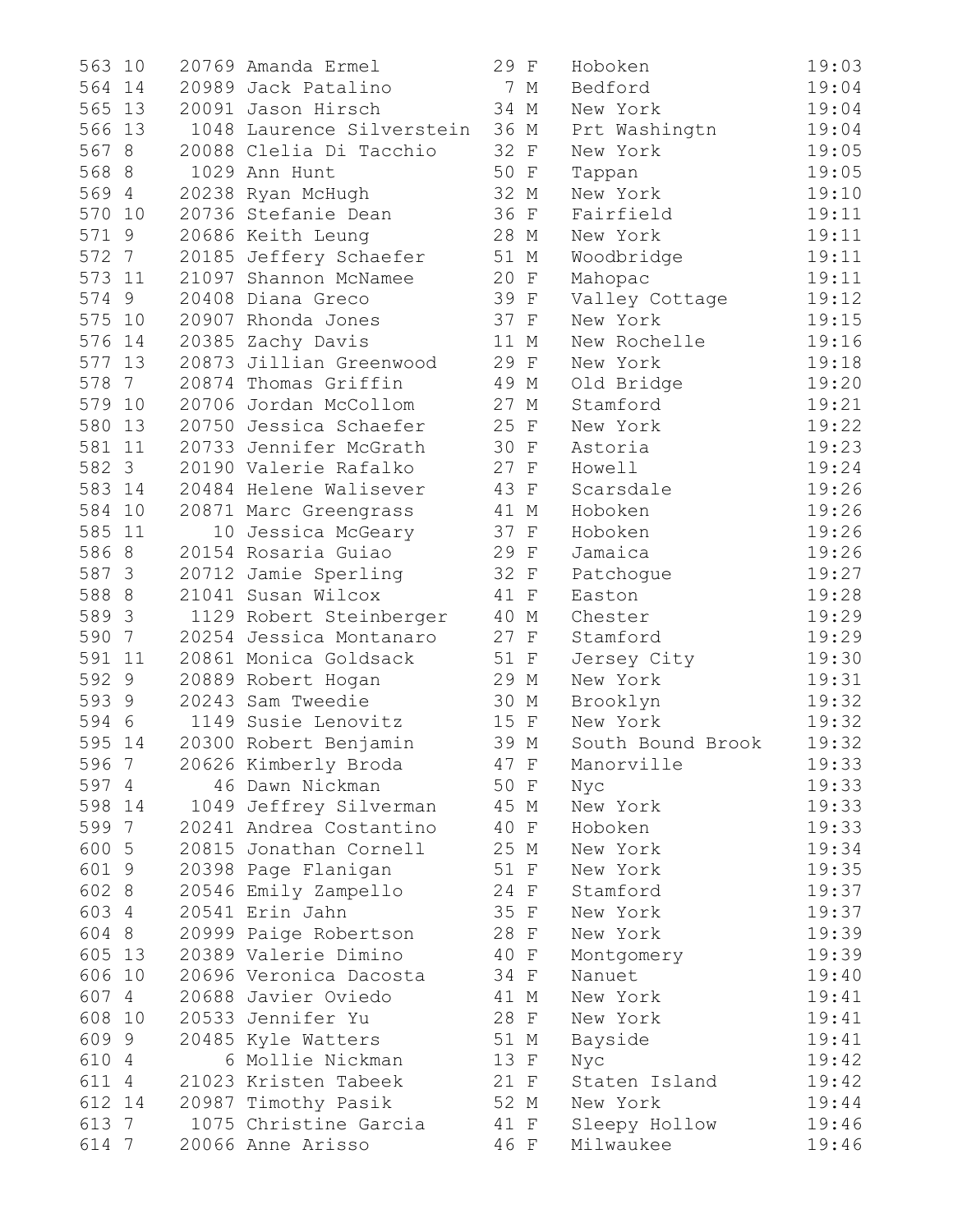| 615 8                 | 20146 Jane Corcoran-Gorczy | 52 F                    | Warren             | 19:47 |
|-----------------------|----------------------------|-------------------------|--------------------|-------|
| 616 4                 | 20935 Gail Linn            | 60 F                    | Brooklyn           | 19:50 |
| 617<br>13             | 20388 Anne-Sophie Deraison | 32 F                    | New York           | 19:51 |
| 618<br>13             | 21010 Robert Seng          | 50 M                    | Patchogue          | 19:52 |
| 619<br>13             | 20353 Jeremy Hirsch        | 13 M                    | Bellerose          | 19:52 |
| 620<br>8              | 20214 Amanda Esposito      | 25 F                    | Whitestone         | 19:54 |
| 621<br>10             | 20609 Michael Mergard      | 25 M                    | Stamford           | 19:55 |
| 622 10                | 21011 Patrick Shivers      | 26 M                    | New York           | 19:55 |
| 623 4                 | 20009 Paul Schulman        | 26 M                    | New York           | 19:56 |
| 624 9                 | 20759 Shelley Wilkinson    | 31 F                    | Brooklyn           | 19:56 |
| 625 4                 | 20582 James Ramsey         | 17 M                    | Chappaqua          | 19:59 |
| 626 11                | 20952 Gregory Mateja       | 48 M                    | Brooklyn           | 19:59 |
| 627<br>10             | 20680 Jenna Owen           | 25 F                    | Riverton           | 20:00 |
| 628 4                 | 20250 Blake Ramsey         | 30 F                    | New York           | 20:01 |
| 629 10                | 20481 Scott Troolin        | 25 M                    | New York           | 20:01 |
| 630 5                 | 20321 Laurie Escobar       | 39 F                    | Miami              | 20:01 |
| 631<br>13             | 20591 Sean Lynch           | 46 M                    | New York           | 20:02 |
| 632<br>13             | 21101 Brandon Krinsky      | 12 M                    | New City           | 20:03 |
| 633 13                | 20034 Mireille Cherqui     | 53 F                    | New York           | 20:03 |
| 634 7                 | 20622 Seth Pesek           | 28 M                    | New York           | 20:04 |
| 635 6                 | 20507 Timmy Peterson       | 15 M                    | Mohegan Lake       | 20:04 |
| 636 13                | 2 Michael Norton           | 44 M                    | New York           | 20:04 |
| 637                   | 1126 Alexa Norton          | $\circ$<br>$\mathbf{F}$ | Somers             | 20:05 |
| 638 9                 | 21112 John Kerr            | 30 M                    | New York           | 20:06 |
| 639 8                 | 1017 Roberta Scoll         | 66 F                    | Merrick            | 20:10 |
| 640 9                 | 20360 Jolie Schieirng      | 35 F                    | Stony Point        | 20:10 |
| 641 7                 | 21169 Rachel Frankel       | 28 F                    | Wilmington         | 20:12 |
| 642<br>$\overline{4}$ | 20528 Maureen Kelly        | 26 F                    | New York           | 20:13 |
| 643 9                 | 21027 Ken Tiongson         | 36 M                    | Cranford           | 20:14 |
| 644 9                 | 21203 Sarah Smith          | 32 F                    | New York           | 20:15 |
| 645 3                 | 20380 Steve Cusma          | 49 M                    | Morristown         | 20:16 |
| 646<br>10             | 20918 Benjamin Kramer      | 26 M                    | Stamford           | 20:16 |
| 647<br>11             | 20312 Sean Badger          | 36 M                    | Jamaica            | 20:16 |
| 648 7                 | 20414 Oren Herschkowitz    | 33 M                    | Oceanside          | 20:18 |
| 649 13                | 1122 Stefanie Tannenbaum   | 26 F                    | New York           | 20:19 |
| 650 13                | 1006 Joshua Finkelstein    | 12 M                    | New City           | 20:19 |
| 651 13                | 20908 Maya Joseph          | 40 F                    | New York           | 20:19 |
| 652 8                 | 1067 Samantha Bryk         | 15 F                    | Hollis             | 20:20 |
| 653 7                 | 20030 Lauren Cipoletti     | 27 F                    | Staten Island      | 20:21 |
| 654 8                 | 20013 Arlie Chapman        | 28 F                    | New York           | 20:25 |
| 655 8                 | 20113 Danny Cohen          | 23 M                    | Cedarhurst         | 20:25 |
| 656 1                 | 20486 Anna Welsh           | 44 F                    | Staten Island      | 20:29 |
| 657 9                 | 20611 Joanne Nasuti        | 44 F                    | New York           | 20:29 |
| 658 11                | 20425 Caroline Kennedy     | 40 F                    | Mahopac            | 20:30 |
| 659 4                 | 20158 April Rueb           | 22 F                    | New York           | 20:30 |
| 660 8                 | 21114 Kasmira Smarzo       | 32 F                    | Jamesville         | 20:33 |
| 661 3                 | 21050 Gregory Yahiayan     | 17 M                    | Southampton        | 20:35 |
| 662 1                 | 20461 Kristina Ridnert     | 36 F                    | Brooklyn           | 20:36 |
| 663 11                | 20677 Ralph Doyle          | 36 M                    | Astoria            | 20:36 |
| 664 6                 | 20177 Tom Felix            | 39 M                    | New York           | 20:37 |
| 665 6                 | 20767 Andera Budhan        | 27 F                    | South Richmond Hil | 20:37 |
| 666 11                | 20798 Stephanie Brookover  | 27 F                    | New York           | 20:39 |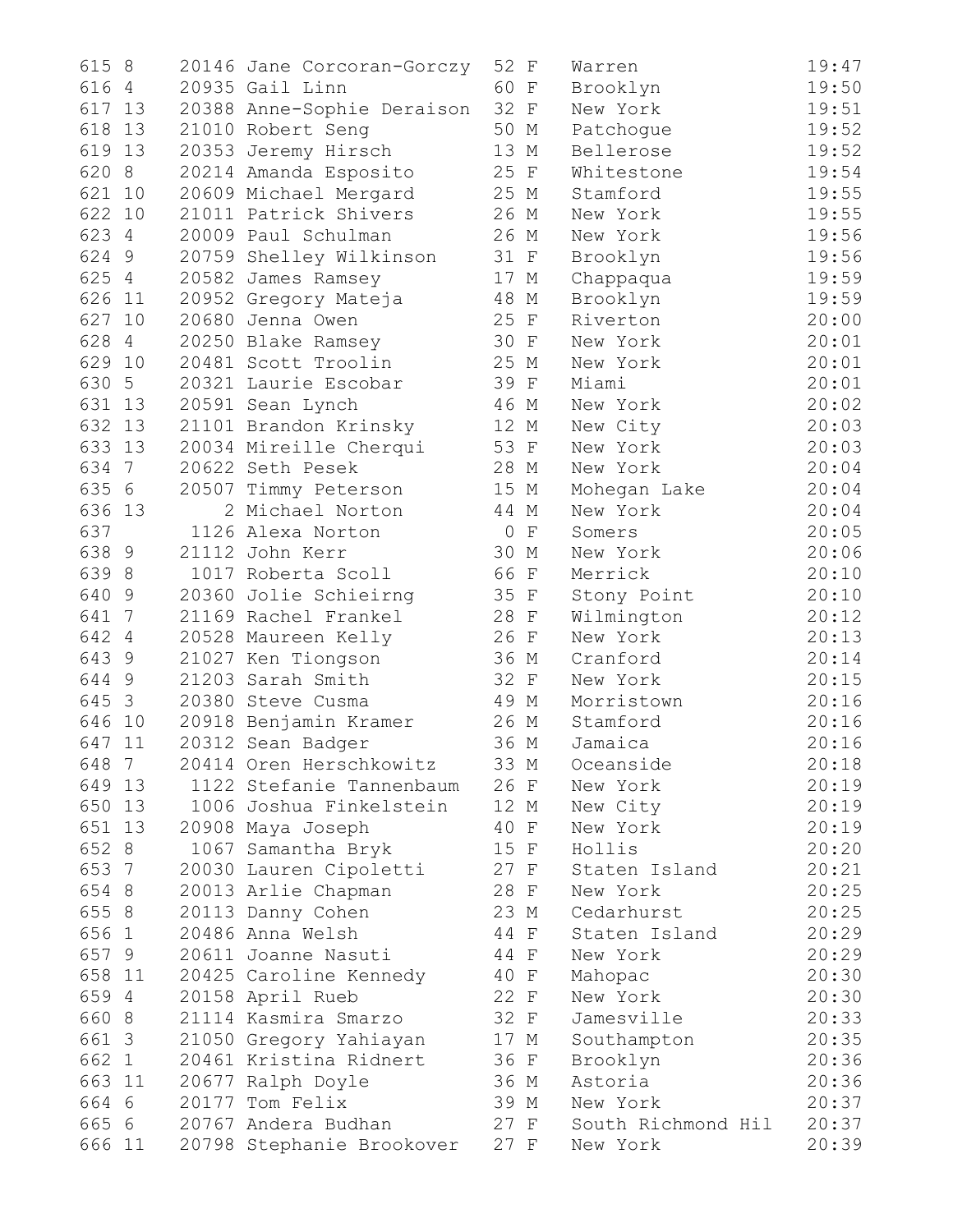| 667<br>$\overline{7}$  | 20145 Kathryn Mercede           | 30 F |      | Stamford           | 20:43 |
|------------------------|---------------------------------|------|------|--------------------|-------|
| 668 8                  | 20175 Marian Lee                | 31 F |      | Flushing           | 20:43 |
| 669<br>12              | 20981 Deysi Orantes-Essime      | 43 F |      | Flushing           | 20:50 |
| 670 8                  | 20517 Kristen Gallagher         | 31 F |      | Nanuet             | 20:51 |
| 671<br>$7\phantom{.0}$ | 20322 Arielle Rosenberg         | 23 F |      | New York           | 20:52 |
| 672<br>13              | 20100 Priscilla Newby           | 38 F |      | Clay               | 20:53 |
| 673 8                  | 1040 Bonnieben Pilar            | 68 F |      | Grandview On Hudso | 20:55 |
| 674 9                  | 20734 Arunesh Puthiyoth         | 39 M |      | Flushing           | 20:56 |
| 675 8                  | 1003 Amanda Sussman             | 23 F |      | New York           | 20:58 |
| 676 8                  | 20215 Paige Beatty              | 31 F |      | Arlington          | 21:01 |
| 677<br>11              | 20335 Joanna Eun                | 33 F |      | Great Neck         | 21:01 |
| 678<br>11              | 21066 Trista Turner             | 26 F |      | Selden             | 21:04 |
| 679<br>13              | 20870 Harry Green               | 16 M |      | Franklin Lakes     | 21:11 |
| 680<br>$\overline{4}$  | 20690 Liana Began               | 23 F |      | New York           | 21:11 |
| 681 8                  | 20021 Brigid McElligott         | 48 F |      | Blauvelt           | 21:12 |
| 682 14                 | 20110 Ann Glennon               | 46 F |      | Bedford Hills      | 21:13 |
| 683 9                  | 20681 Edrin Pecani              | 28 M |      | Staten Island      | 21:14 |
| 684 12                 | 20578 John Morin                | 29 M |      | Hoboken            | 21:15 |
| 685 8                  | 20693 Karen Brannan             | 31 F |      | Bayside            | 21:15 |
| 686<br>13              | 20647 Dominique Thys            | 27 F |      | New York           | 21:18 |
| 687<br>11              | 20025 Nancy Kunak               | 48 F |      | Monroe             | 21:20 |
| 688<br>12              | 20516 Michelle Chiu             | 34 F |      | New Rochelle       | 21:20 |
| 689 5                  | 20149 Shaun Jones               | 30 M |      | Bloomfield         | 21:22 |
| 690 2                  | 20890 Harry Howard              | 50 M |      | Durham             | 21:25 |
| 691 7                  | 20540 Simon Ip                  | 40 M |      | Hoboken            | 21:25 |
| 692 7                  | 20365 Sandra Baumann            | 47 F |      | Pittstown          | 21:27 |
| 693<br>12              | 20534 Nicole Boucher            | 35 F |      | New York           | 21:28 |
| 694 9                  | 20317 Carolina Montoya          | 50 F |      | Woodhaven          | 21:30 |
| 695<br>13              | 20198 Jessica Grinacoff         | 26 F |      | Plainview          | 21:30 |
| 696 4                  | 20333 John Brannan              | 33 M |      | Bayside            | 21:33 |
| 697 4                  | 20089 Catherine McIntyre        | 28 F |      | New Rochelle       | 21:33 |
| 698<br>12              | 20081 Kim Malinowski            | 48 F |      | Arlington          | 21:34 |
| 699<br>12              | 20719 Jessica Nivison           | 26 F |      | Manchester         | 21:40 |
| 700 9                  | 20164 Andrea Stasinos           | 45 F |      | Plainsboro         | 21:41 |
| 701 3                  | 20762 Victor Ko                 | 26 M |      | New York           | 21:41 |
| 702 11                 | 21076 Lisa Yung                 | 30 F |      | Nу                 | 21:41 |
| 703 7                  | 1037 Ted Zimmer                 | 25 M |      | Brooklyn           | 21:42 |
| 704 7                  | 20426 Edward Kaplan             | 52 M |      | Garden City Park   | 21:42 |
| 705 10                 | 20186 Alexandra Venduras        | 30 F |      | Blauvelt           | 21:42 |
| 706 13                 | 20410 Will Grosvenor            | 27 M |      | New York           | 21:42 |
| 707 10                 | 20605 Valerie Dvinova           | 22 F |      | New York           | 21:46 |
| 708 10                 | 20219 Rebecca Higgins           | 29 F |      | Allendale          | 21:47 |
| 709 11                 | 20990 Nicole Polaski            | 39 F |      | Seaford            | 21:49 |
| 710 13                 | 21026 Bruno Thomas              | 34 M |      | New York           | 21:53 |
| 711 2                  | 21110 Stephen Whitt             | 38 M |      | Durham             | 21:54 |
| 712 6                  | 20505 George Kypreos            | 31 M |      | New York           | 21:55 |
| 713 12                 | 20302 Lauren Daniels            | 24 F |      | New York           | 21:55 |
| 714 9                  | 20796 Tara Brennan              | 22 M |      | Sunnyside          | 21:56 |
| 715 12                 | 34 Jessica Absatz               | 24 F |      | New York           | 21:57 |
| 716 9                  | 20711 Sandra Smith-Gonzale 45 F |      |      | Oakland Gardens    | 21:58 |
| 717 9                  | 1033 Liz Edwards                |      | 30 F | Armonk             | 22:01 |
| 718 11                 | 20122 Karin Ahlberg             |      | 32 F | Astoria            | 22:01 |

| 0              | F                         | Stamford                | 20:43          |
|----------------|---------------------------|-------------------------|----------------|
| 1              | F                         | Flushing                | 20:43          |
| 3              | $\boldsymbol{\mathrm{F}}$ | Flushing                | 20:50          |
| 1              | F                         | Nanuet                  | 20:51          |
| 3              | F                         | New York                | 20:52          |
| 8              | F                         | Clay                    | 20:53          |
| 8              | F                         | Grandview On Hudso      | 20:55          |
| 9              | М                         | Flushing                | 20:56          |
| 3              | F                         | New York                | 20:58          |
| 1              | F                         | Arlington               | 21:01          |
| 3              | $\boldsymbol{\mathrm{F}}$ | Great Neck              | 21:01          |
| 6              | F                         | Selden                  | 21:04          |
| 6              | М                         | Franklin<br>Lakes       | 21:11          |
| 3              | F                         | New York                | 21:11          |
| 8              | F                         | Blauvelt                | 21:12          |
| 6              | F                         | Bedford Hills           | 21:13          |
| 8              | М                         | Staten Island           | 21:14          |
| 9              | М                         | Hoboken                 | 21:15          |
| 1              | $\mathbf F$               | Bayside                 | 21:15          |
| 7              | F                         | New York                | 21:18          |
| 8              | F                         | Monroe                  | 21:20          |
| 4              | F                         | New Rochelle            | 21:20          |
| 0              | М                         | Bloomfield              | 21:22          |
| 0              | М                         | Durham                  | 21:25          |
| 0              | М                         | Hoboken                 | 21:25          |
| 7              | F                         | Pittstown               | 21:27          |
| 5              | F                         | New York                | 21:28          |
| 0              | F                         | Woodhaven               | 21:30          |
| 6              |                           | Plainview               | 21:30          |
| 3              | F                         | Bayside                 | 21:33          |
| 8              | М                         | New Rochelle            |                |
| 8              | F                         |                         | 21:33<br>21:34 |
| 6              | F                         | Arlington<br>Manchester | 21:40          |
|                | F                         |                         |                |
| 5              | F                         | Plainsboro              | 21:41          |
| 6              | М                         | New York                | 21:41          |
| 0              | $\rm F$                   | Nу                      | 21:41          |
| 5              | М                         | Brooklyn                | 21:42          |
| 2              | М                         | Garden City Park        | 21:42          |
| 0              | $\mathbf F$               | Blauvelt                | 21:42          |
| 7              | М                         | New York                | 21:42          |
| $\overline{c}$ | F                         | New York                | 21:46          |
| 9              | F                         | Allendale               | 21:47          |
| 9              | $\mathbf F$               | Seaford                 | 21:49          |
| 4              | М                         | New York                | 21:53          |
| 8              | М                         | Durham                  | 21:54          |
| 1              | М                         | New York                | 21:55          |
| 4              | F                         | New York                | 21:55          |
| 2              | М                         | Sunnyside               | 21:56          |
| 4              | $\rm F$                   | New York                | 21:57          |
| 5              | $\mathbb F$               | Oakland Gardens         | 21:58          |
| 0              | F                         | Armonk                  | 22:01          |
| $\mathbf{2}$   | F                         | Astoria                 | 22:01          |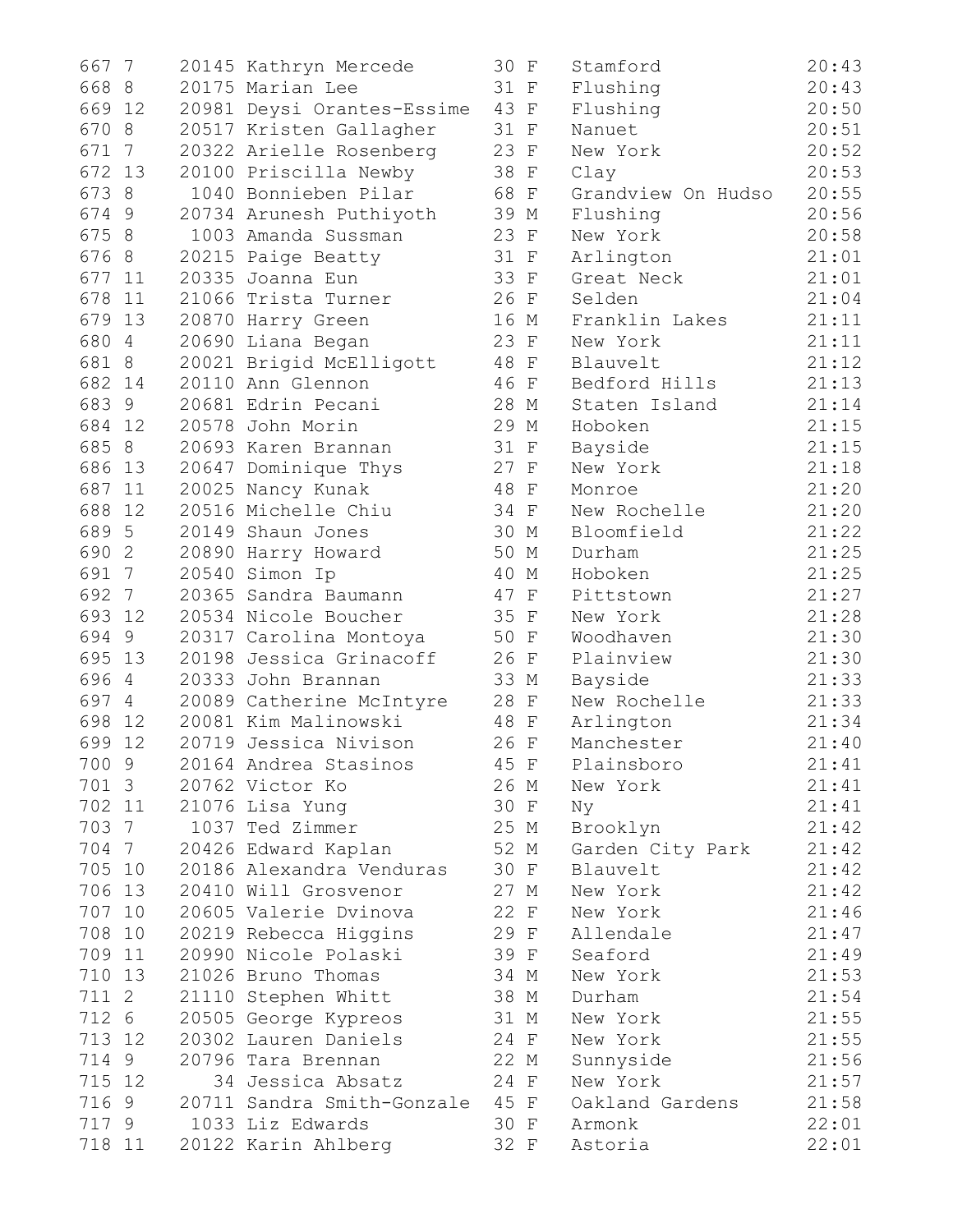| 719 7     | 20588 Sarah Lambino        | 26 F | Woodside         | 22:01 |
|-----------|----------------------------|------|------------------|-------|
| 720 13    | 20893 Patricia Idell       | 47 F | Martinsville     | 22:01 |
| 721 13    | 21174 Randall Saldanha     | 34 M | Somerset         | 22:01 |
| 722 11    | 20568 Laura Parker         | 28 F | New York         | 22:01 |
| 723 9     | 20818 Louise Craddock      | 21 F | Queens           | 22:02 |
| 724 11    | 20212 Laura Miller         | 26 F | New York         | 22:03 |
| 725 8     | 20361 Charles Albert       | 34 M | Brooklyn         | 22:04 |
| 726 13    | 20427 K Krizman            | 48 M | New York         | 22:05 |
| 727 11    | 20093 Alexander Mansoori   | 27 M | New York         | 22:08 |
| 728 4     | 20199 Rachael Lieberman    | 30 F | New York         | 22:10 |
| 729 11    | 20373 Shannon Bowley       | 32 F | Bridgeport       | 22:11 |
| 730 12    | 1008 Rich Sallustro        | 41 M | Bayport          | 22:11 |
| 731 11    | 20355 David Cahill         | 31 M | Norwalk          | 22:12 |
| 732 7     | 20668 Sharon Goldberg      | 33 F | Oceanside        | 22:12 |
| 733 7     | 20417 Bettie Jackson       | 67 F | Croton On Hudson | 22:12 |
| 734 11    | 20561 Jessica Demala       | 24 F | New York         | 22:16 |
| 735 14    | 1068 Barry Spingarn        | 67 M | Manalapan        | 22:20 |
| 736 11    | 20749 Kristen Sarlo        | 30 F | New York         | 22:21 |
| 737 1     | 20415 Elie Hirschfeld      | 62 M | New York         | 22:23 |
| 738 11    | 20858 Haylee Glad          | 26 F | Norwalk          | 22:25 |
| 739 5     | 20386 Lisandra De Fraga    | 35 F | Astoria          | 22:29 |
| 740 13    | 20885 Jackie Herbach       | 51 F | Forest Hills     | 22:29 |
| 741 11    | 20258 Alyson Cahill        | 30 F | Norwalk          | 22:30 |
| 742 7     | 20466 David Rubinow        | 39 M | New York         | 22:32 |
| 743 4     | 20562 Julee Mathaikutty    | 32 F | Nanuet           | 22:33 |
| 744 10    | 20382 Carol Davis          | 50 F | Peekskill        | 22:34 |
| 745 13    | 1059 Steven Ducker         | 34 M | Brooklyn         | 22:35 |
| 746<br>11 | 20204 Lauren Murphy        | 25 F | New York         | 22:35 |
| 747 7     | 20176 Kevin Devers         | 49 M | Manorville       | 22:36 |
| 748 6     | 20372 Thomas Bolster       | 51 M | New York         | 22:36 |
| 749 12    | 20069 Stephanie Miller     | 47 F | New York         | 22:37 |
| 750 8     | 20726 Kathleen Maher       | 41 F | Bronx            | 22:37 |
| 751 13    | 20529 Jannette La Sota     | 45 F | Forest Hills     | 22:39 |
| 752 14    | 20027 Emily Astrof         | 37 F | New York         | 22:39 |
| 753 7     | 20788 Brian Beatty         | 58 M | Brentwood        | 22:41 |
| 754 13    | 20488 Shirley Wippel       | 46 F | Pine Bush        | 22:41 |
| 755 14    | 20551 Hannah Bennett       | 7 F  | New York         | 22:41 |
| 756 5     | 20928 Victoria Lee         | 37 F | Ramsey           | 22:43 |
| 757 13    | 20362 Pam Angotti          | 42 F | Liverpool        | 22:44 |
| 758 5     | 20992 Theodore Preusch     | 63 M | Ramsey           | 22:48 |
| 759 14    | 20443 Juliana May          | 44 F | New York         | 22:50 |
| 760 9     | 20638 Brittany Dursi       | 30 F | New York         | 22:50 |
| 761 13    | 20239 Maryanne Smithers    | 42 F | Syracuse         | 22:52 |
| 762 5     | 20535 David Fields         | 48 M | New York         | 22:54 |
| 763 6     | 20181 Noemi Abasta-Vilapla | 28 F | Boston           | 22:57 |
| 764 13    | 20573 Susan Davis          | 45 F | Pine Bush        | 22:59 |
| 765 10    | 20639 Ryan Maffei          | 22 M | Blauvelt         | 22:59 |
| 7669      | 1030 Keenon Perry          | 31 M | Teaneck          | 23:00 |
| 767 3     | 20951 Nina Mastrogiacomo   | 29 F | Jersey City      | 23:03 |
| 768 3     | 21081 Brian Lindquist      | 59 M | Sleepy Hollow    | 23:04 |
| 769 13    | 20053 Christine Battelli   | 40 F | Manorville       | 23:06 |
| 770       | 21177 Cecelia Gutierrez    | 0 F  | Ossining         | 23:08 |
|           |                            |      |                  |       |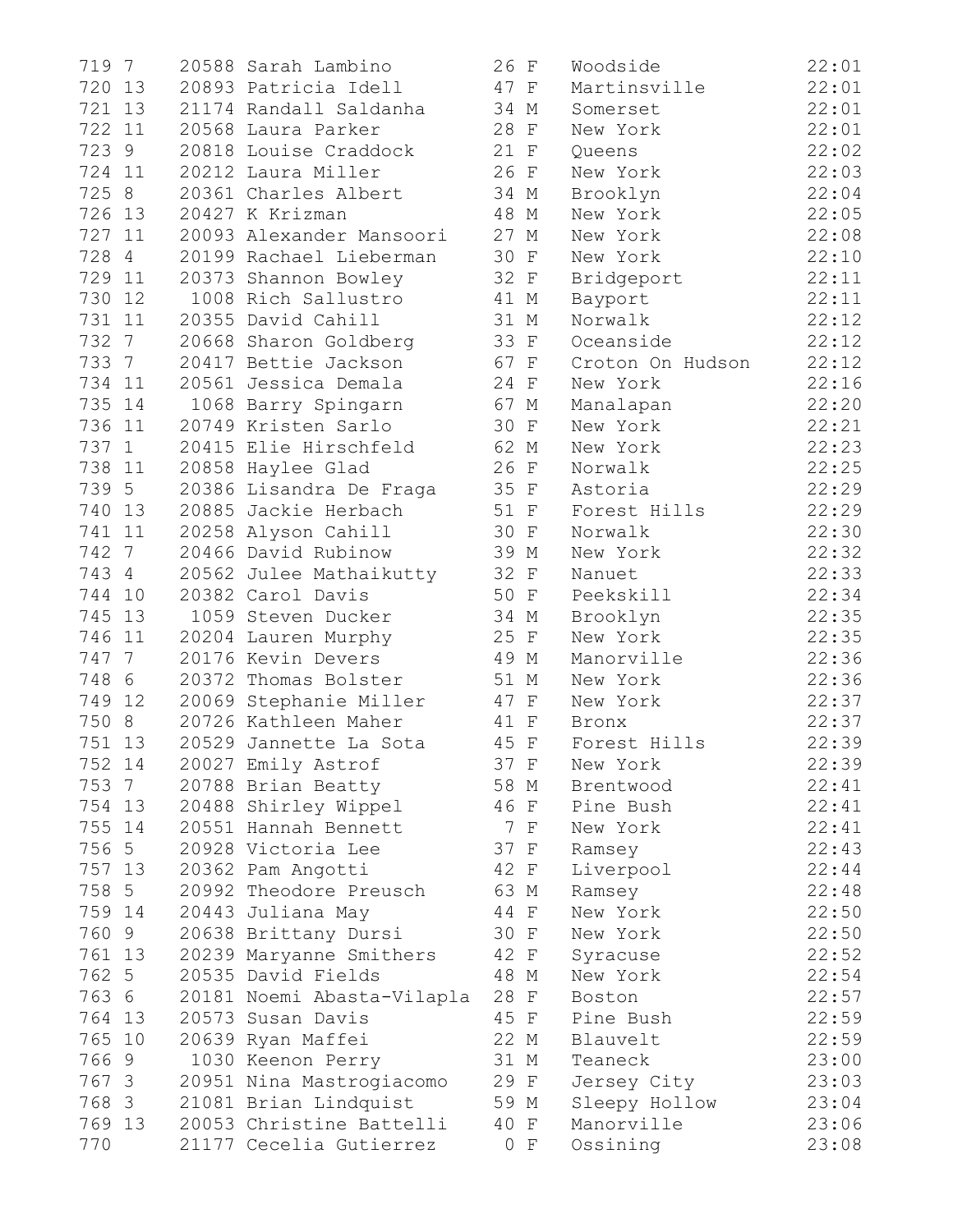| 771 10 |        | 20306 Nick Nervegna        | 29 M |             | Nanuet           | 23:11 |
|--------|--------|----------------------------|------|-------------|------------------|-------|
| 772    |        | 20929 Unknown              |      |             |                  | 23:12 |
| 773 13 |        | 20179 Le-Andrea Sylvester  | 29 F |             | Brooklyn         | 23:14 |
| 774 1  |        | 20413 Joseph Henderson     | 42 M |             | Washington       | 23:15 |
| 775 4  |        | 20993 Lisa Provenzano      | 26 F |             | Levittown        | 23:16 |
| 7769   |        | 21003 Cheryl Rush          | 41 F |             | Saint Albans     | 23:16 |
| 777 14 |        | 20383 Jonny Davis          | 11 M |             | New Rochelle     | 23:17 |
| 778 10 |        | 20684 Tom Teasdale         | 58 M |             | Oklahoma City    | 23:19 |
| 7799   |        | 20267 Stacy Casden         | 46 F |             | Nyack            | 23:19 |
| 780 9  |        | 20513 Denise Weiner        | 37 F |             | Pearl River      | 23:19 |
| 781 3  |        | 20807 Marco Chiabo         | 33 M |             | Jersey City      | 23:20 |
| 782 13 |        | 21 Aida Khalaf-Parker      | 51 F |             | New York         | 23:21 |
|        | 783 3  | 21063 Nora Roberti         | 27 F |             | Matawan          | 23:23 |
|        | 784 4  | 20621 Elisa Freese         | 25 F |             | Staten Island    | 23:24 |
| 785 13 |        | 20817 Denise Coughlan      | 29 F |             | Bayside          | 23:24 |
| 786 5  |        | 20802 Beatriz Canton       |      | $\mathbf F$ | Metuchen         | 23:25 |
|        | 787 9  | 20433 Rosemary Leahy       | 42 F |             | Brooklyn         | 23:28 |
|        | 788 12 | 20863 Shadaia Gooden       | 33 F |             | New York         | 23:33 |
|        | 789 13 | 20244 Kelly Winchell       | 34 F |             | Syracuse         | 23:33 |
| 790 12 |        | 1001 Lisa Borowitz         | 60 F |             | Hartsdale        | 23:36 |
|        | 791 8  | 20521 Alison Jalbert       | 24 F |             | Tolland          | 23:37 |
|        | 792 10 | 20255 Shaneequa Thomas     | 34 F |             | White Plains     | 23:37 |
|        | 793 13 | 20160 Ruth Danzeisen       | 40 F |             | New York         | 23:41 |
| 794 13 |        | 20892 Bonnie Hyatt         | 62 F |             | Brewster         | 23:43 |
|        | 795 1  | 20435 Alexandra Levin      | 30 F |             | New York         | 23:44 |
|        | 796 13 | 20527 Brian Jenkins        | 48 M |             | New York         | 23:46 |
| 797 13 |        | 20946 Lauren Marino        | 17 F |             | Croton On Hudson | 23:47 |
| 798    | 12     | 20702 Stephen Hourican     | 31 M |             | Little Ferry     | 23:53 |
| 799 5  |        | 21091 Frank Sanseverino    | 59 M |             | East Northport   | 23:54 |
| 800    | 12     | 20739 Rebecca Kanter       | 29 F |             | Glendale         | 23:56 |
|        | 801 5  | 20819 Michael Craig        | 40 M |             | New York         | 23:58 |
| 802    | 10     | 1015 Ellie Berens          | 28 F |             | New York         | 24:00 |
| 803 12 |        | 20650 Nicole Hourican      | 32 F |             | Little Ferry     | 24:05 |
| 804 6  |        | 20173 Stephanie Paul Lorge | 49 F |             | New York         | 24:14 |
|        | 805 13 | 20914 Amanda Kiely         | 29 F |             | New York         | 24:20 |
|        | 806 12 | 20278 Julie Marks          | 39 F |             | Astoria          | 24:22 |
|        | 807 11 | 21119 Anamaria Perez       | 34 F |             | Yonkers          | 24:23 |
| 808 12 |        | 20223 Maria Briordy        | 53 F |             | Carteret         | 24:24 |
| 809 8  |        | 20619 Jamie Deshon         | 29 M |             | Fishkill         | 24:28 |
| 810 10 |        | 20234 Selena Covington     | 34 F |             | New York         | 24:28 |
| 811 3  |        | 20102 Brynn Dempsey        | 28 F |             | New York         | 24:30 |
| 812 10 |        | 20555 Sheema Patel         | 24 F |             | New York         | 24:33 |
| 813 5  |        | 21153 Chelsey Kaplan       | 23 F |             | Oyster Bay       | 24:33 |
|        | 814 3  | 20594 Malia Baker          | 29 F |             | New York         | 24:38 |
| 815 14 |        | 20897 Amy Jacobson         | 47 F |             | New York         | 24:38 |
| 816 14 |        | 20898 Gabrielle Jacobson   | 13 F |             | New York         | 24:42 |
| 817 8  |        | 21168 Lori Deshon          | 29 F |             | Fishkill         | 24:50 |
|        | 818 6  | 20032 Nancy Juette         | 38 F |             | New York         | 24:50 |
|        | 819 13 | 20010 Jean Lemmey          | 42 F |             | New York         | 24:51 |
|        | 820 14 | 20896 Alexandra Jacobson   | 12 F |             | New York         | 24:55 |
| 821 3  |        | 1150 Adam Lake             | 45 M |             | New York         | 24:56 |
| 822 5  |        | 37 Steve Cohen             | 57 M |             | Larchmont        | 24:59 |
|        |        |                            |      |             |                  |       |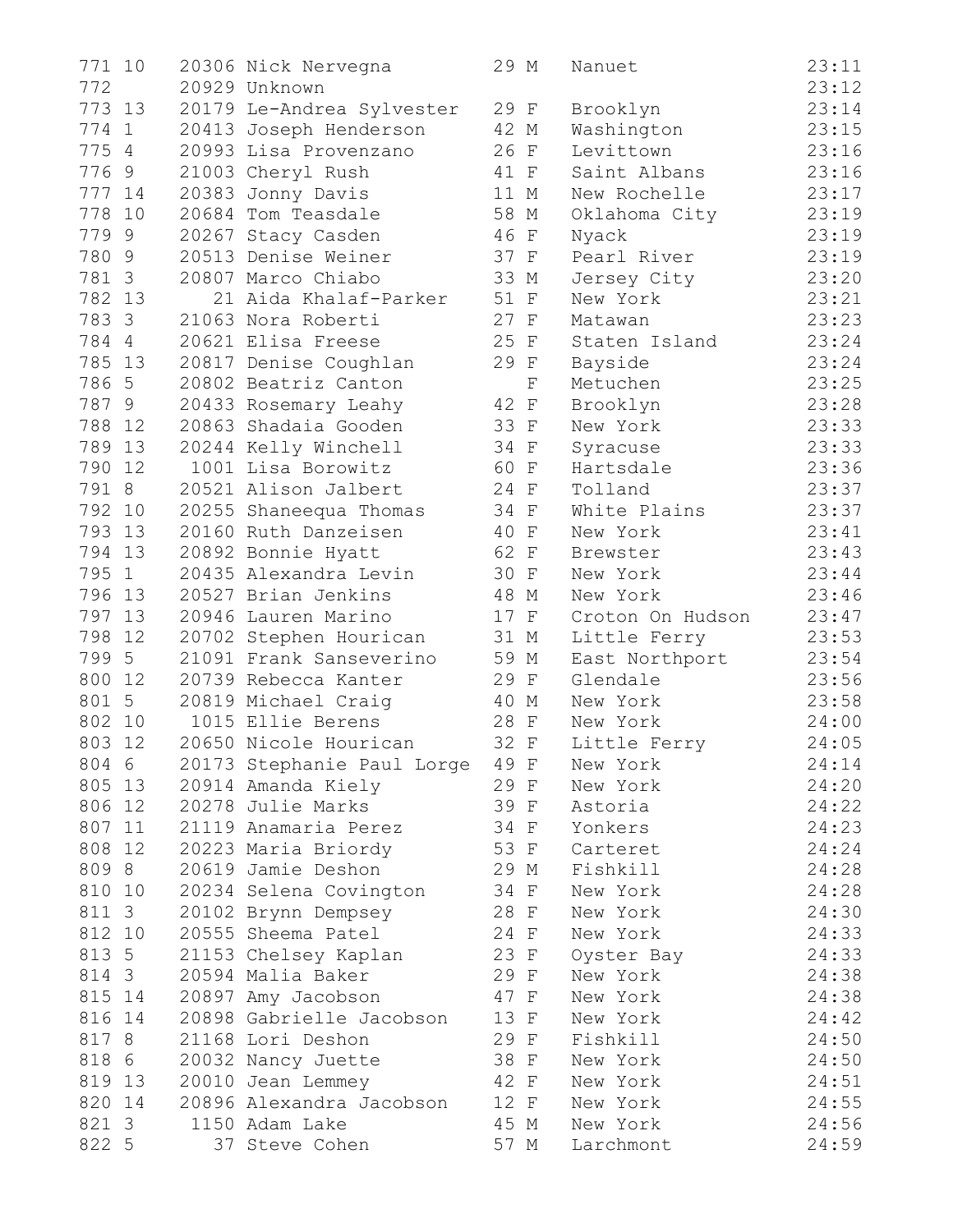| 823 8     | 1009 Rhonda Cavagnaro      | 42 F | New York      | 25:05 |
|-----------|----------------------------|------|---------------|-------|
| 824 11    | 20975 Sally Nystrom        | 36 F | Glen Allen    | 25:06 |
| 825 6     | 20808 Tom Chuong           | 30 M | New York      | 25:09 |
| 826 11    | 21005 Jennifer Santiago    | 35 F | Bristow       | 25:10 |
| 827 11    | 20676 Cheryl Lynn Baterna  | 31 F | New York      | 25:13 |
| 828<br>11 | 20512 Danielle Bussani     | 25 F | New York      | 25:15 |
| 829 3     | 20402 Charlee Garden       | 47 F | New York      | 25:19 |
| 830 11    | 20236 Eileen Howell        | 33 F | Douglaston    | 25:19 |
| 831<br>10 | 20718 Chandni Govindia     | 22 F | New York      | 25:21 |
| 832 11    | 20882 Debbie Hamm          | 38 F | Apex          | 25:26 |
| 833 11    | 20881 Brian Hamm           | 38 M | Apex          | 25:27 |
| 834 12    | 1031 Pamela Henke          | 41 F | Montclair     | 25:27 |
| 835 4     | 20323 Pascale Ambrosio     | 31 M | Deer Park     | 25:35 |
| 836 12    | 20015 Amy Zavadil          | 41 F | Verona        | 25:37 |
| 837 7     | 21125 Elizabeth Giardina   | 34 F | Bronx         | 25:40 |
| 838 5     | 20478 Xiomara Tavarez      | 17 F | Jersey City   | 25:41 |
| 839 2     | 20683 Roberto Sandoval     | 37 M | New York      | 25:44 |
| 840 3     | 20498 Katie Jergens        | 35 F | Brooklyn      | 25:44 |
| 841 7     | 21117 Christine Yaniga     | 45 F | Tarrytown     | 25:49 |
| 842       | 20474 Unknown              |      |               | 25:53 |
| 843 5     | 20623 Tiffany Acosta       | 18 F | Jersey City   | 25:53 |
| 844 8     | 20055 Diana Straus         | 23 F | New York      | 25:54 |
| 845 12    | 20228 Liat Rabinowitz      | 33 F | New York      | 25:57 |
| 846 8     | 20298 Rick Youmans         | 42 M | Nashville     | 25:58 |
| 847 10    | 20567 Taneeka Prioleau     | 27 F | New York      | 26:03 |
| 848 3     | 1132 Connie Carpenter      | 52 F | New York      | 26:03 |
| 849 8     | 20038 Emma Goldman         | 23 F | New York      | 26:04 |
| 850 5     | 20548 Lisa Grauer          | 33 F | New York      | 26:07 |
| 851 8     | 20024 Laura Ackerman       | 23 F | Tenafly       | 26:08 |
| 852 8     | 20016 Laura Youmans        | 36 F | Nashville     | 26:13 |
| 853 2     | 20879 Thomas Hackett       | 28 M | Huntington    | 26:13 |
| 854 8     | 20112 Rachel Klinghoffer   | 22 F | New York      | 26:15 |
| 855 5     | 20600 Susie Spallina       | 25 F | New York      | 26:18 |
| 856 7     | 21039 Kristin Webb         | 33 F | New York      | 26:20 |
| 857 9     | 20502 Nicole Bertram-Secor | 35 F | Bellerose     | 26:21 |
| 858 8     | 20133 Charles Morgan       | 64 M | Piermont      | 26:22 |
| 859 10    | 20224 Amy Ho               | 31 F | Forest Hills  | 26:23 |
| 860 13    | 20343 Jennifer Kessler     | 35 F | New York      | 26:29 |
| 861 11    | 21051 Jessica Yanez        | 28 F | Brooklyn      | 26:29 |
| 862 12    | 20340 Kara Caputo          | 41 F | Staten Island | 26:30 |
| 863 2     | 20586 Danielle Altschuh    | 29 F | New York      | 26:31 |
| 864 8     | 20996 Erica Richter        | 29 F | Easton        | 26:32 |
| 865 9     | 25 Gabrielle Verkman       | 41 F | Great Neck    | 26:35 |
| 8669      | 21004 Karl Ruttter         | 44 M | Brooklyn      | 26:40 |
| 867 14    | 20272 Benjamin Dreano      | 10 M | New York      | 26:42 |
| 868<br>10 | 20877 Lauren Gutierrez     | 15 F | Staten Island | 26:43 |
| 869 12    | 20735 Valerie Costa-Graham | 47 F | Staten Island | 26:46 |
| 870<br>13 | 20615 Amir Moverman        | 13 M | New York      | 26:46 |
| 871<br>11 | 20689 Joyce Alvarez        | 28 F | New York      | 26:47 |
| 872 13    | 20510 Joseph Turco         | 46 M | Chappaqua     | 26:47 |
| 873 12    | 21116 Dary Robles-Prodigal | 35 F | Nutley        | 26:48 |
| 874 11    | 21172 Margarite Benevento  | 28 F | Catskill      | 26:50 |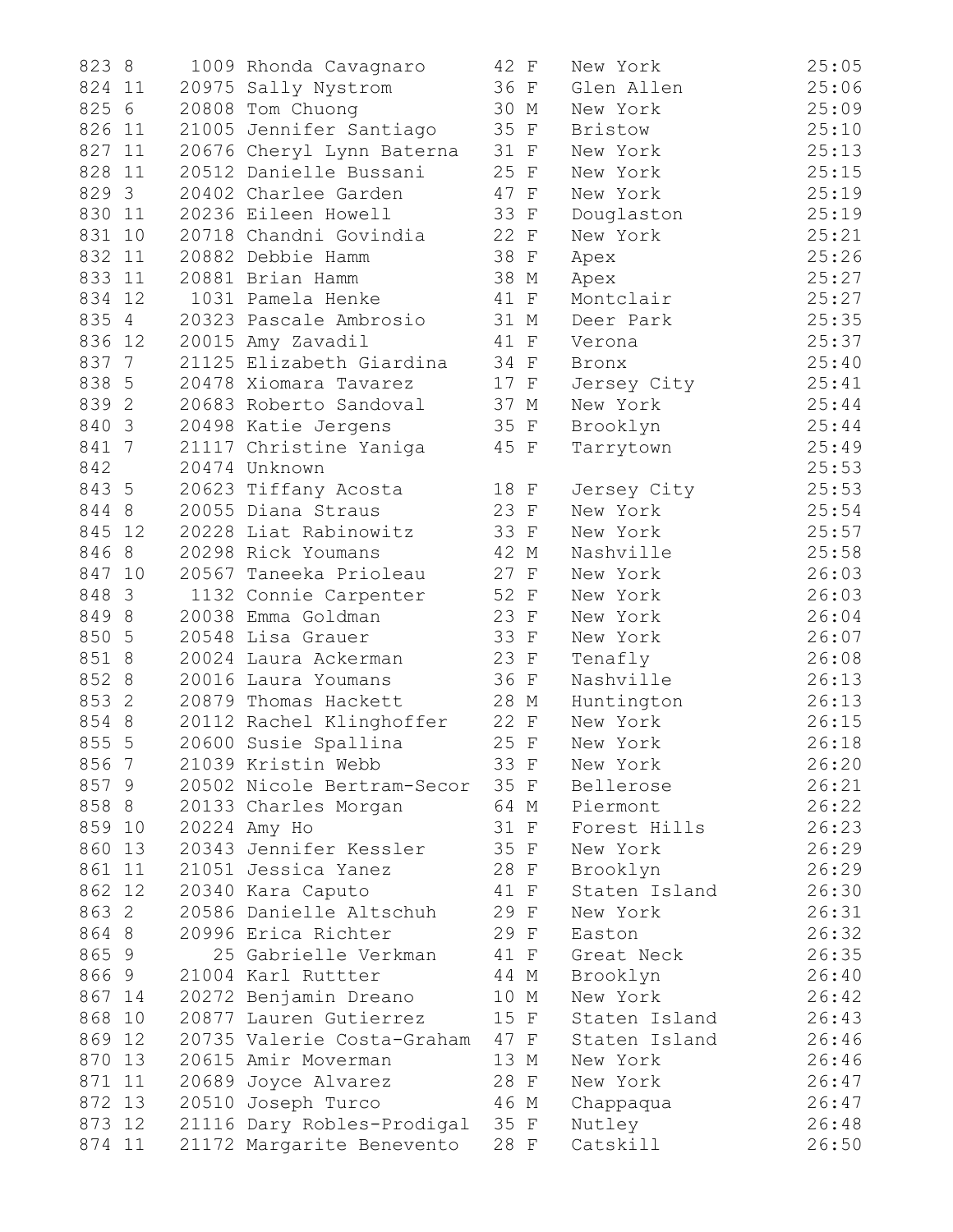| 875 3                  | 20564 Michele McKirdy      | 32 F | New York          | 26:50 |
|------------------------|----------------------------|------|-------------------|-------|
| 876 13                 | 20538 Rachel Merino        | 41 F | Manville          | 26:51 |
| 877 5                  | 1010 John Seekircher       | 58 M | Garrison          | 26:53 |
| 878<br>12              | 20641 Gina Mannino         | 45 F | Staten Island     | 26:55 |
| 879 12                 | 21061 Ellen Davis          | 51 F | Scottsdale        | 26:57 |
| 880<br>$7\overline{ }$ | 20569 Brenda Wu            | 33 F | New York          | 26:58 |
| 881 5                  | 20292 Pamela Bartholomew   | 29 F | Flushing          | 27:00 |
| 882 10                 | 20770 Elizabeth Lanzano    | 40 F | Hopewell Junction | 27:03 |
| 883<br>13              | 21070 Charlene Absalon     | 30 F | Rosedale          | 27:04 |
| 884 8                  | 21074 Marissa Rosenberg    | 26 F | New York          | 27:10 |
| 885 12                 | 1036 Linda Canade          | 46 F | Staten Island     | 27:11 |
| 886 8                  | 20491 Stephen Debenedetto  | 30 M | Hazlet            | 27:15 |
| 887 14                 | 20026 Devon Kessler        | 37 F | New Rochelle      | 27:20 |
| 888<br>$7\phantom{0}$  | 20508 Reginald Pointdujour | 29 M | New York          | 27:26 |
| 889<br>12              | 20169 Erika Dawson         | 24 F | Nyc               | 27:27 |
| 890 9                  | 20057 Matthew Gonzalez     | 35 M | Bradley Beach     | 27:46 |
| 891 10                 | 20583 Jinal Shah           | 21 F | New York          | 27:49 |
| 892 10                 | 1047 Julie Bobek           | 26 F | New York          | 27:57 |
| 893 3                  | 20694 Randall Bush         | 56 M | New York          | 27:58 |
| 894 10                 | 39 Gina Bondi              | 42 F | South Salem       | 27:59 |
| 895 6                  | 21092 Bryan Levy           | 45 M | Melville          | 28:03 |
| 896<br>10              | 20092 Laura Olsen          | 36 F | Montgomery        | 28:03 |
| 897 4                  | 20976 Tom Obeirne          | 28 M | Long Beach        | 28:11 |
| 898 5                  | 20376 Jaime Castro         | 48 M | Katonah           | 28:12 |
| 899 6                  | 1128 William Lopez         | 40 M | Little Silver     | 28:12 |
| 900 3                  | 20883 Jasmine Haspil       | 23 F | New York          | 28:13 |
| 901<br>12              | 21065 Diane Andrews        | 45 F | Staten Island     | 28:19 |
| 902<br>12              | 20121 Elaine Lam           | 39 F | Brooklyn          | 28:24 |
| 903<br>13              | 20842 David Finkelstein    | 46 M | New City          | 28:25 |
| 904<br>10              | 20106 Eleanor Pesce-Fusto  | 52 F | New York          | 28:27 |
| 905 12                 | 20159 Donna Ballarino      | 33 F | Staten Island     | 28:31 |
| 906<br>11              | 20161 Tracie Thomson       | 28 F | Floral Park       | 28:36 |
| 907 9                  | 20547 Katherine Diaz       | 32 F | Larchmont         | 28:37 |
| 908 11                 | 21071 Collette Russo       | 34 F | Huntington        | 28:37 |
| 909 9                  | 20125 Carrie Gonzalez      | 37 F | Bradley Beach     | 28:37 |
| 910 14                 | 20101 Julio Acevedo        | 45 M | Brooklyn          | 28:40 |
| 911 14                 | 1042 Julian Acevedo        | 9 M  | Brooklyn          | 28:41 |
| 912 12                 | 21077 Stan Szyszko         | 40 M | Wall              | 28:41 |
| 913 7                  | 21055 Jenny You            | 23 F | Brooklyn          | 28:41 |
| 914<br>12              | 20073 Michael Madden       | 54 M | New York          | 28:43 |
| 915<br>$\mathbf{1}$    | 20479 Paul Teti            | 35 M | Morristown        | 28:47 |
| 916 12                 | 20751 Kerry Szyszko        | 37 F | Wall              | 28:49 |
| 917 13                 | 20044 Courtney Vannostrand | 35 F | Moriches          | 28:53 |
| 918 12                 | 20809 Victoria Clermont    | 29 F | Staten Island     | 29:01 |
| 919 5                  | 1 Shane Ciniglio           | 39 F | Setauket          | 29:03 |
| 920 11                 | 20869 Matthew Grau         | 27 M | Ronkonkoma        | 29:19 |
| 921<br>11              | 20501 Jennifer Sindone     | 29 F | Centereach        | 29:32 |
| 922 4                  | 20287 Diana Whittles       | 39 F | Hoboken           | 29:39 |
| 923 9                  | 20305 Raven Kerr           | 25 F | Teaneck           | 29:44 |
| 924 10                 | 20927 Raymond Lee          | 27 M | New York          | 29:47 |
| 925 8                  | 20606 Ariel Grun           | 25 F | New York          | 30:01 |
| 926 4                  | 20994 Sam Pyper            | 12 F | Wayne             | 30:02 |
|                        |                            |      |                   |       |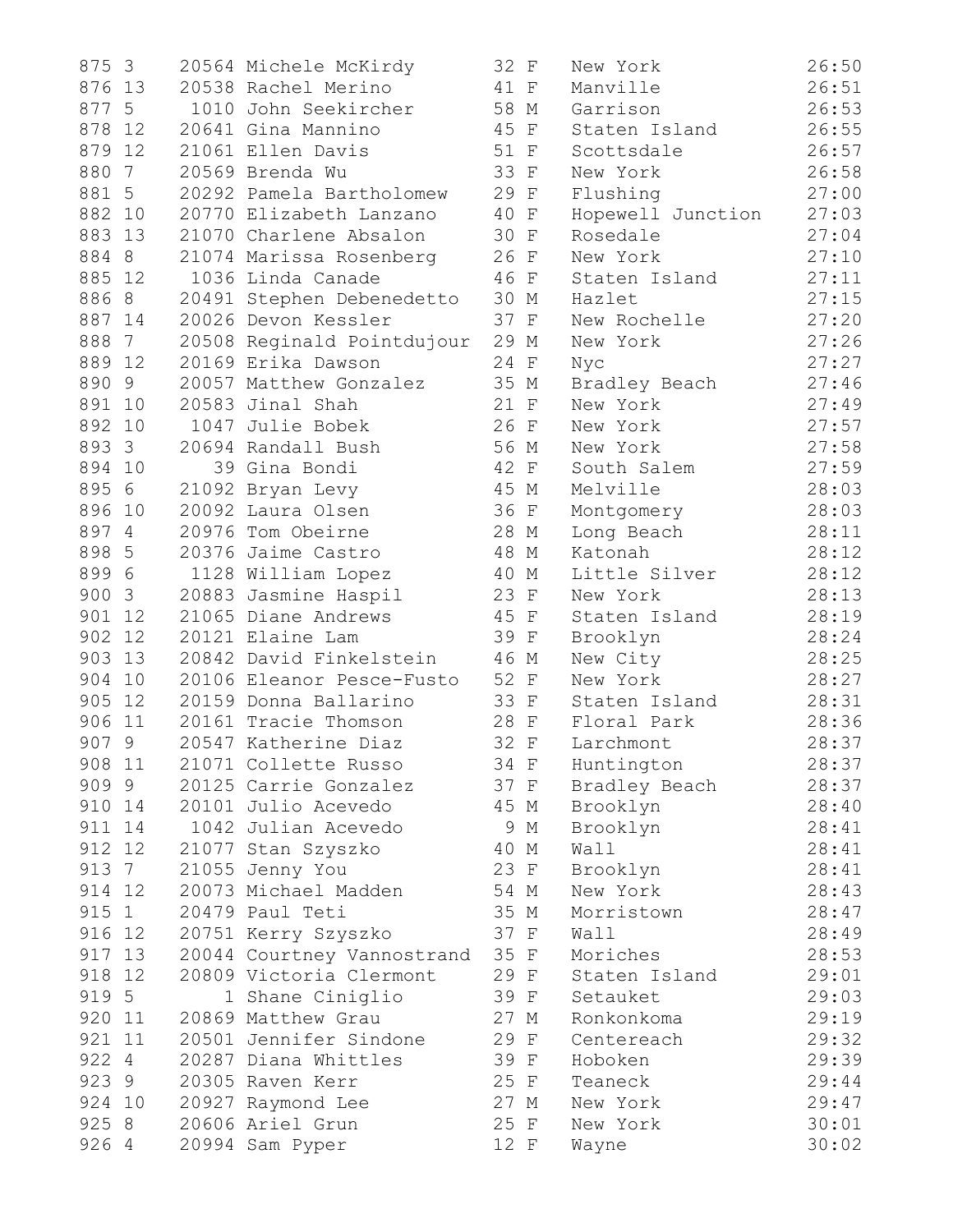|     | 927 9  | 20612 Katherine Sze      | 30 F | Ronkonkoma        | 30:07 |
|-----|--------|--------------------------|------|-------------------|-------|
| 928 |        | 20958 Unknown            |      |                   | 30:08 |
|     | 929 13 | 20545 Kathy Song         | 34 F | Rego Park         | 30:09 |
|     | 930 8  | 20150 Sarah Koppel       | 23 F | New York          | 30:10 |
|     | 931 4  | 20155 Victoria Bossi     | 23 F | Hopewell Junction | 30:16 |
|     | 932 9  | 21021 Thaddeus Sze       | 33 M | Ronkonkoma        | 30:23 |
|     | 933 12 | 20556 Peter Tollner      | 35 M | Kingston          | 30:23 |
|     | 934 4  | 21006 Natalie Schiavone  | 13 F | Wayne             | 30:25 |
|     | 935 12 | 20783 Alex Balletto      | 14 M | East Hampton      | 30:30 |
|     | 936 4  | 20899 Pamela Jacobson    | 44 F | New York          | 30:45 |
|     | 937 9  | 20657 Margaret Closius   | 28 F | New York          | 30:54 |
|     | 938 4  | 20020 Drew Schweibel     | 12 F | Wayne             | 30:57 |
|     | 939 4  | 20713 Cathi Swett        | 45 F | Little Silver     | 30:58 |
|     | 940 5  | 20392 Joseph Domato      | 31 M | Tarrytown         | 31:00 |
|     | 941 7  | 20265 Christy Colvin     | 29 F | New York          | 31:01 |
|     | 942 7  | 20191 Mary Ellen Reidy   | 27 F | New York          | 31:12 |
|     | 943 7  | 20925 Leslie Lawrence    | 32 F | New York          | 31:16 |
|     | 944 5  | 20342 Gabriel Garcia     | 17 M | Old Bridge        | 31:24 |
|     | 945 6  | 20434 Jeffrey Lee        | 34 M | New York          | 31:39 |
|     | 946 5  | 20511 Marleen Martinez   | 31 F | Jersey City       | 31:46 |
|     | 947 11 | 20144 Priya Bhasin       | 27 F | Westfield         | 31:50 |
|     | 948 12 | 20446 Menno Middeldorp   | 36 M | New York          | 31:57 |
|     | 949 4  | 20087 Danielle Tyburski  | 31 F | New York          | 32:10 |
|     | 950 9  | 20279 Angela Minielli    | 33 F | Forest Hills      | 32:12 |
| 951 |        | 20275 Unknown            |      |                   | 32:14 |
|     | 952 12 | 1023 Lamiel Navarro      | 32 F | Brooklyn          | 32:19 |
|     | 953 13 | 20226 Onix Ramos         | 36 F | Rego Park         | 32:24 |
|     | 954 9  | 1014 Shanene Muldrow     | 30 F | Teaneck           | 32:27 |
|     | 955 5  | 1021 Denise Gorey        | 31 F | Yonkers           | 32:31 |
|     | 956 14 | 20001 Vin Leale          | 44 M | Jersey City       | 32:37 |
|     | 957 10 | 20432 Rick Lambiasi      | 29 M | White Plains      | 32:39 |
| 958 | 13     | 20682 Traci Peppers      | 47 F | Glen Oaks         | 32:43 |
|     | 959 7  | 1127 James Forrest       | 27 M | New York          | 32:48 |
|     | 960 7  | 20108 Shari Gavitt       | 27 F | New York          | 32:54 |
|     | 961 12 | 20576 Cheryl Knowles     | 48 F | Cromwell          | 32:58 |
|     | 962 9  | 20206 Gina Gunkel        | 44 F | Oakland Gardens   | 33:18 |
|     | 963 10 | 21068 Jessica Rodriguez  | 24 F | Andover           | 33:22 |
|     | 964 4  | 21034 Matt Vincent       | 23 M | Toledo            | 33:44 |
|     | 965 5  | 20391 Christina Domato   | 31 F | Tarrytown         | 33:45 |
|     | 966 14 | 20542 Philip Posner      | 13 M | New York          | 33:53 |
|     | 967 13 | 20816 Catherine Coughlan | 61 F | Bayside           | 34:10 |
|     | 968 12 | 20467 Jacqueline Scalisi | 48 F | New York          | 34:11 |
|     | 969 6  | 20584 Eram Siddiqui      | 29 F | New York          | 34:12 |
|     | 970 6  | 20743 Anees Moopen       | 29 M | New York          | 34:26 |
|     | 971 11 | 20213 Allison Pais       | 29 F | New Hyde Park     | 34:30 |
|     | 972 8  | 21022 Judy Tabak         | 63 F | New York          | 34:33 |
|     | 973 8  | 20232 Bonnie Lane        | 67 F | Port Washington   | 34:37 |
|     | 974 4  | 20048 Sharon Curole      | 56 F | Manchester        | 35:05 |
|     | 975 4  | 20104 Benjamin McCoy     | 48 M | New York          | 35:16 |
|     | 976 4  | 20332 Adam Grodman       | 24 M | New York          | 35:21 |
|     | 977 6  | 21099 Garner Abrahams    | 40 M | Mineola           | 35:25 |
|     | 978 4  | 1012 Linda Bonamassa     | 45 F | New York          | 35:26 |
|     |        |                          |      |                   |       |

| 9279           |        | 20612 Katherine Sze                      | 30 F |      | Ronkonkoma        | 30:07          |
|----------------|--------|------------------------------------------|------|------|-------------------|----------------|
| 928            |        | 20958 Unknown                            |      |      |                   | 30:08          |
|                | 929 13 | 20545 Kathy Song                         | 34 F |      | Rego Park         | 30:09          |
| 930 8          |        | 20150 Sarah Koppel                       | 23 F |      | New York          | 30:10          |
|                | 931 4  | 20155 Victoria Bossi                     | 23 F |      | Hopewell Junction | 30:16          |
| 932 9          |        | 21021 Thaddeus Sze                       | 33 M |      | Ronkonkoma        | 30:23          |
|                | 933 12 | 20556 Peter Tollner                      | 35 M |      | Kingston          | 30:23          |
|                | 934 4  | 21006 Natalie Schiavone                  | 13 F |      | Wayne             | 30:25          |
|                | 935 12 | 20783 Alex Balletto                      | 14 M |      | East Hampton      | 30:30          |
|                | 936 4  | 20899 Pamela Jacobson                    | 44 F |      | New York          | 30:45          |
| 937 9          |        | 20657 Margaret Closius                   | 28 F |      | New York          | 30:54          |
| 938 4          |        | 20020 Drew Schweibel                     | 12 F |      | Wayne             | 30:57          |
| 939 4          |        | 20713 Cathi Swett                        |      | 45 F | Little Silver     | 30:58          |
| 940 5          |        | 20392 Joseph Domato                      | 31 M |      | Tarrytown         | 31:00          |
| 941 7          |        | 20265 Christy Colvin                     | 29 F |      | New York          | 31:01          |
| 942 7          |        | 20191 Mary Ellen Reidy                   | 27 F |      | New York          | 31:12          |
| 943 7          |        | 20925 Leslie Lawrence                    | 32 F |      | New York          | 31:16          |
| 944 5          |        | 20342 Gabriel Garcia                     | 17 M |      | Old Bridge        | 31:24          |
| 945 6          |        | 20434 Jeffrey Lee                        | 34 M |      | New York          | 31:39          |
|                | 946 5  | 20511 Marleen Martinez                   | 31 F |      | Jersey City       | 31:46          |
|                | 947 11 | 20144 Priya Bhasin                       |      | 27 F | Westfield         | 31:50          |
|                | 948 12 | 20446 Menno Middeldorp                   | 36 M |      | New York          | 31:57          |
|                | 949 4  | 20087 Danielle Tyburski                  | 31 F |      | New York          | 32:10          |
| 950 9          |        | 20279 Angela Minielli                    | 33 F |      | Forest Hills      | 32:12          |
| 951            |        | 20275 Unknown                            |      |      |                   | 32:14          |
|                | 952 12 | 1023 Lamiel Navarro                      | 32 F |      | Brooklyn          | 32:19          |
|                | 953 13 | 20226 Onix Ramos                         | 36 F |      | Rego Park         | 32:24          |
|                | 954 9  | 1014 Shanene Muldrow                     | 30 F |      | Teaneck           | 32:27          |
|                | 955 5  | 1021 Denise Gorey                        | 31 F |      | Yonkers           | 32:31          |
|                | 956 14 | 20001 Vin Leale                          | 44 M |      | Jersey City       | 32:37          |
|                | 957 10 | 20432 Rick Lambiasi                      | 29 M |      | White Plains      | 32:39          |
| 958            | 13     | 20682 Traci Peppers                      |      | 47 F | Glen Oaks         | 32:43          |
| 959 7          |        | 1127 James Forrest                       | 27 M |      | New York          | 32:48          |
|                | 960 7  | 20108 Shari Gavitt                       | 27 F |      | New York          | 32:54          |
|                | 961 12 | 20576 Cheryl Knowles                     | 48 F |      | Cromwell          | 32:58          |
|                | 962 9  | 20206 Gina Gunkel                        |      | 44 F | Oakland Gardens   | 33:18          |
|                | 963 10 | 21068 Jessica Rodriguez                  | 24 F |      | Andover           | 33:22          |
|                | 964 4  | 21034 Matt Vincent                       | 23 M |      | Toledo            | 33:44          |
|                | 965 5  | 20391 Christina Domato                   | 31 F |      | Tarrytown         | 33:45          |
|                | 966 14 | 20542 Philip Posner                      | 13 M |      | New York          | 33:53          |
|                | 967 13 | 20816 Catherine Coughlan                 | 61 F |      | Bayside           | 34:10          |
|                | 968 12 | 20467 Jacqueline Scalisi                 | 48 F |      | New York          | 34:11          |
|                | 969 6  | 20584 Eram Siddiqui                      | 29 F |      | New York          | 34:12          |
| 970 6          |        | 20743 Anees Moopen                       | 29 M |      | New York          | 34:26          |
|                | 971 11 | 20213 Allison Pais                       | 29 F |      | New Hyde Park     | 34:30          |
| 972 8          |        | 21022 Judy Tabak                         | 63 F |      | New York          | 34:33          |
|                |        |                                          | 67 F |      |                   |                |
| 973 8<br>974 4 |        | 20232 Bonnie Lane<br>20048 Sharon Curole | 56 F |      | Port Washington   | 34:37<br>35:05 |
|                |        |                                          |      |      | Manchester        |                |
| 975 4          |        | 20104 Benjamin McCoy                     | 48 M |      | New York          | 35:16          |
| 976 4          |        | 20332 Adam Grodman                       | 24 M |      | New York          | 35:21          |
| 977 6          |        | 21099 Garner Abrahams                    | 40 M |      | Mineola           | 35:25          |
| 978 4          |        | 1012 Linda Bonamassa                     | 45 F |      | New York          | 35:26          |